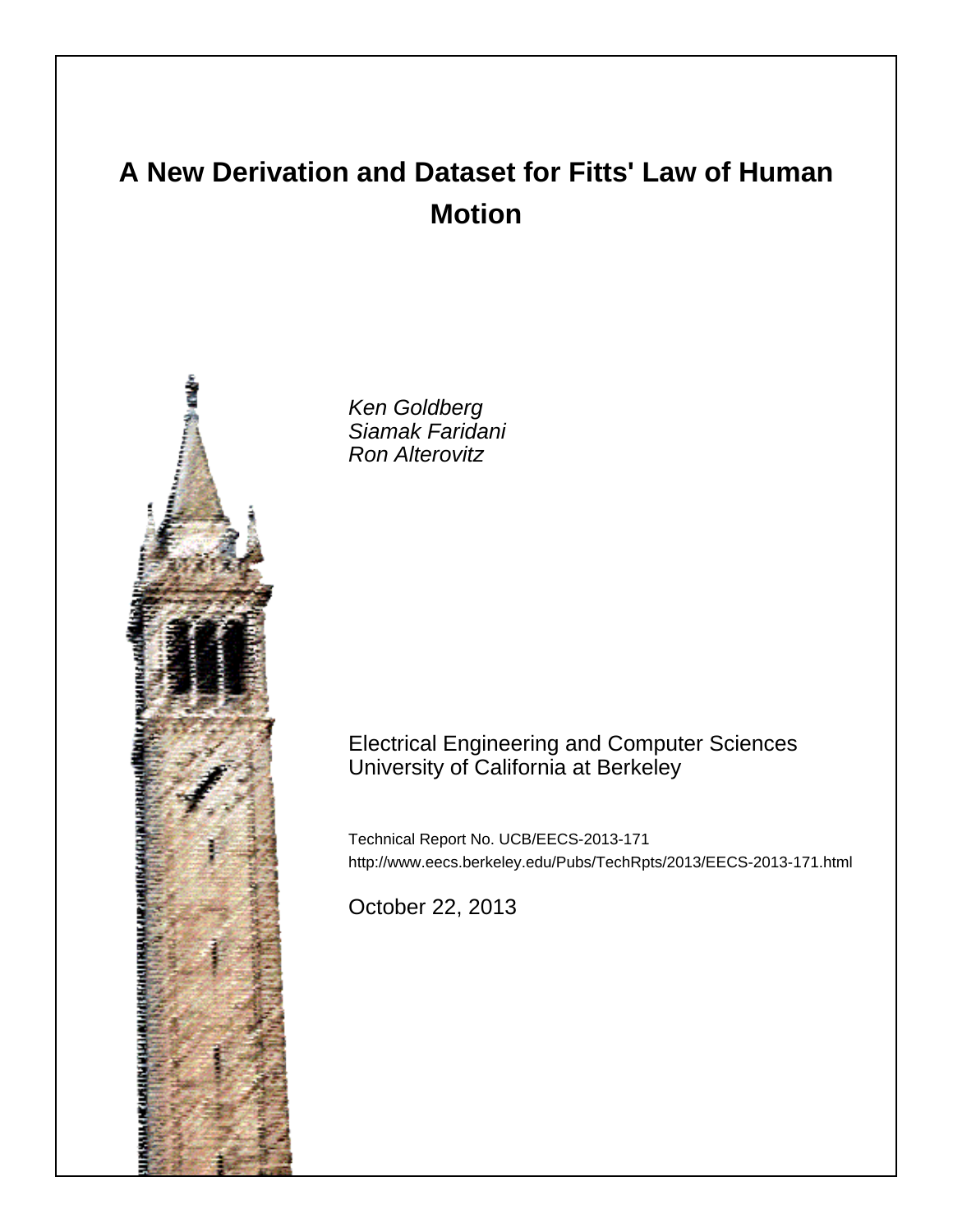Copyright © 2013, by the author(s). All rights reserved.

Permission to make digital or hard copies of all or part of this work for personal or classroom use is granted without fee provided that copies are not made or distributed for profit or commercial advantage and that copies bear this notice and the full citation on the first page. To copy otherwise, to republish, to post on servers or to redistribute to lists, requires prior specific permission.

# Acknowledgement

This work has been supported in part by a seed grant from the UC Berkeley Center for Information Technology in the Interest of Society (CITRIS) and by the U.S. National Science Foundation under Award IIS-1227536: Multilateral Manipulation by Human-Robot Collaborative Systems. We thank our many collaborators on this project, in particular PI Allison Okamura, and co-PIs Greg Hager, Blake Hannaford, and Jacob Rosen.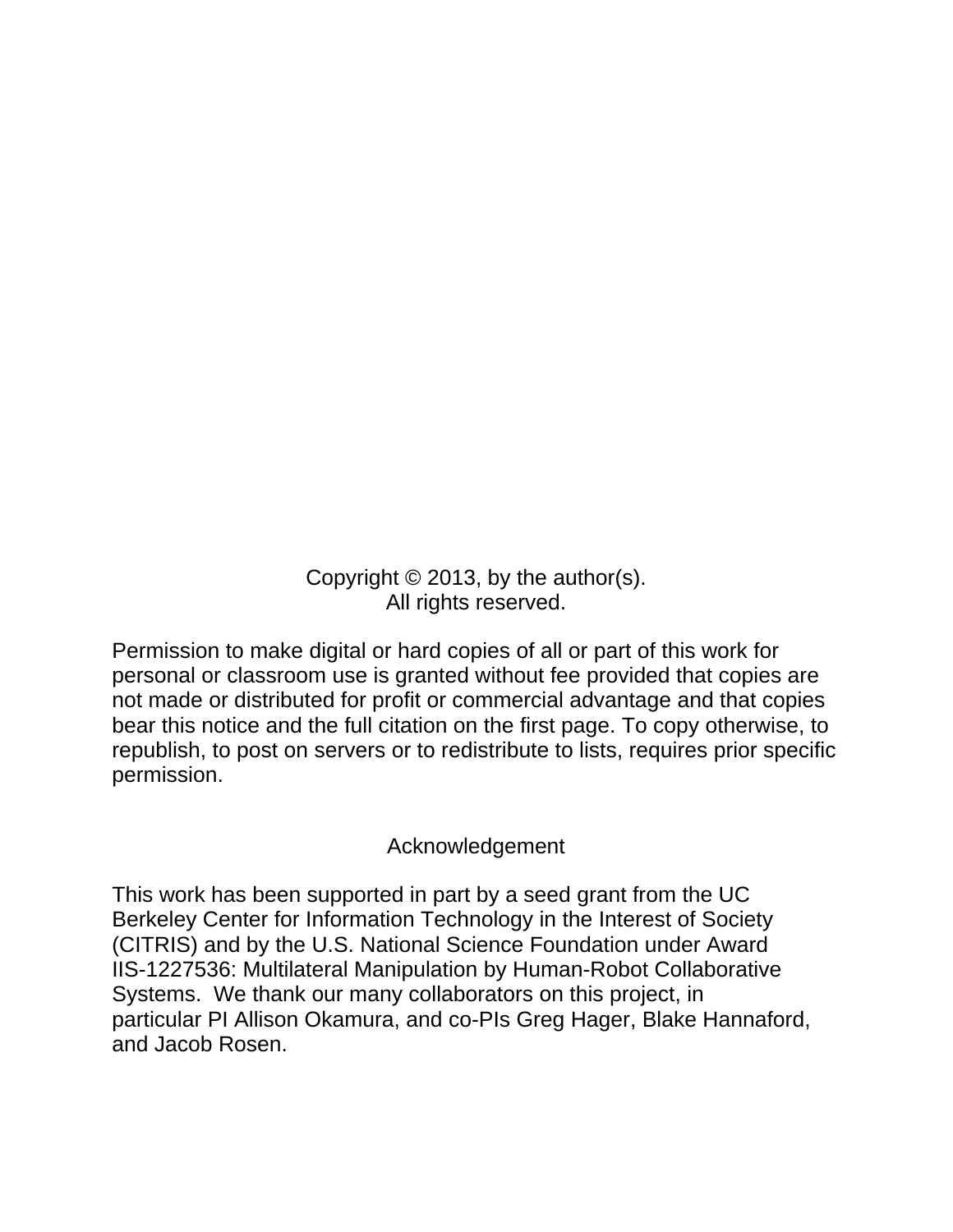# RESEARCH ARTICLE

# A New Derivation and Dataset for Fitts' Law of Human Motion

Ken Goldberg<sup>a\*</sup>, Siamak Faridani<sup>b</sup> and Ron Alterovitz<sup>c</sup>

<sup>a</sup>Professor, UC Berkeley and UC San Francisco, CA, goldberg@berkeley.edu;

 $b$ Researcher, Microsoft, WA, faridani@live.com  $c$ Assistant Professor, University of North Carolina at Chapel Hill,

NC, ron@cs.unc.edu;

Human motion models for reaching tasks facilitate the design of many systems such as computer and cellphone interfaces, cockpits, and assembly lines. Fitts' Law specifies a logarithmic two-parameter relationship between motion duration and the ratio of target distance over target size, and more recent models consider square root and modified logarithmic relationships. This paper contributes new theory and new experiments. For the former, we provide a succinct derivation of the square-root model based on optimal control theory. Our derivation is intuitive, exact, makes fewer assumptions, and requires fewer steps than prior derivations. We present data from two experimental user studies, one a controlled (in-lab) study and the second an uncontrolled (online) study with a total of 94,580 timing measurements. We consider three two-parameter models that relate motion duration to the ratio of target distance over target size: LOG (the classic logarithmic function), SQR (square-root), and LOG' (logarithmic plus 1.0). We find that: (1) the data from the controlled and uncontrolled studies are remarkably consistent; (2) for homogeneous targets, the SQR model yields a significantly better fit than LOG or LOG', except with the most difficult targets (i.e., the ratio of target distance over target size is large) where the models are not significantly different; (3) for heterogenous targets, SQR yields a significantly better fit than LOG for easier targets and LOG yields a significantly better fit for more difficult targets, while the the LOG' model yields a significantly better fit than both LOG and SQR on more difficult targets.

Keywords: Fitts' law; human-computer interfaces; time and motion studies; human movement time

#### Statement of relevance:

#### 1. Introduction

Many tasks from playing games to working on an assembly line to piloting a jet require timely and accurate human reaching movements between targets. In particular, many computer interfaces require users to move a mouse or related input device to manually direct a cursor to targeted areas (e.g., menu items, buttons) on a computer screen. Some motions can be performed more efficiently than others. To facilitate efficient human-computer interfaces, designers seek accurate predictive models of human reaching motion.

The inherent tradeoff between speed and accuracy of such movements was first quantified by Paul Fitts of Ohio State University in 1954 (Fitts 1954). Fitts studied reaching movements between "homogeneous targets" of fixed size and distance, which are common in industrial settings for tasks ranging from installing parts on an assembly line to stamping envelopes in an office. In a series of experiments, Fitts required human subjects to repetitively move a stylus between two fixed contact plates as quickly as possible for 15 seconds. Fitts set the width  $W$  of the plates and the amplitude (distance)  $A$  between the plates which were constant during each experiment and varied between experiments. Fitts measured the time T required to move back and forth between the two targets for 16 human volunteers.

Inspired by Shannon's Information Theory, Fitts empirically fitted a logarithmic model to the data yielding the now-classic "Fitts' Law". Since then, many researchers have repeated these experiments under varying conditions and proposed alternative models and derivations based on human perception and physiology.

This paper contributes new theory and new experiments. For the former, we reconsider the square-root model and provide a succinct derivation based on optimal control theory. Our derivation is intuitive, exact,

<sup>∗</sup>Corresponding author.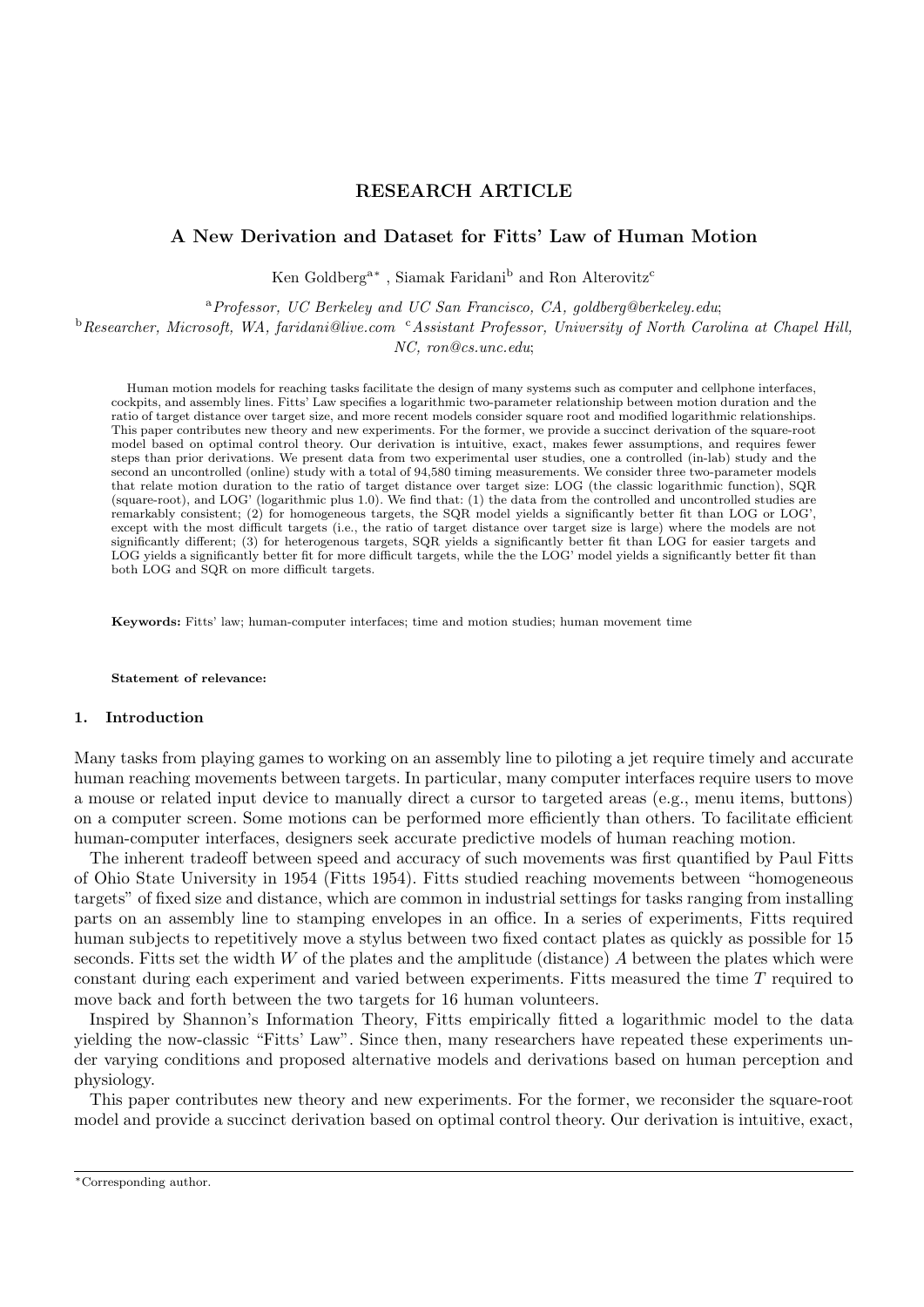

Figure 1. Using an applet, sequences of rectangular and circular targets are presented to users, where target distance A and width W can remain constant (homogeneous) or vary (heterogeneous) after every click.

makes fewer assumptions, and requires fewer steps than the derivation presented in Meyer et al. (Meyer et al. 1988). We review related work in the next Section.

Since Meyer et al. used the original Fitts' data and performed new experiments with four human subjects performing wrist rotation movements to heterogenous targets, we undertook two comprehensive user studies to gather data on humans performing computer screen cursor motions. We designed and implemented a Java-based applet that can be easily downloaded from the web. It presents users with a sequence of visual targets for users to click on, records completion times, and sends the data back to our lab. Our first study is a standard controlled (in-lab) user study with volunteers using the applet with identical mouse and settings. Our second study is a uncontrolled (web-based, "in the wild") study based on an indeterminate number of volunteers who visited the website (many visit more than once) and used a variety of mouse types and settings.

Uncontrolled (also known as "in the wild") studies on the web do not provide the consistency of controlled in-lab studies but can collect data from large numbers of diverse human participants and are gaining acceptance, especially when confirmed by controlled experiments (Bigham et al. 2010, Bakshy et al. 2012). Uncontrolled studies gather data in a variety of settings with perhaps greater ecological validity than found in a laboratory.

As with any study design, there are disadvantages as well for a web-based uncontrolled study. One cannot obtain detailed data about the users, some users may perform the experiment multiple times, and one has no control over the user environment nor the input and display devices. In a survey, Andreasen et al. (Andreasen et al. 2007) systematically compare controlled and uncontrolled (web-based) usability studies and find that synchronous studies (with a live remote human monitor) are more reliable than asynchronous studies (akin to our uncontrolled experiments) but that both en- able collection of use data from a large number of participants. They note that "it would be interesting to perform comparative studies of remote usability testing methods" against controlled studies.

Uncontrolled experiments are gaining acceptance in the Computer Human Interaction community. Our uncontrolled study was motivated by our desire to learn how the results might vary between a controlled lab setting and online with many different experimental environments. We were surprised to find that data from the controlled and uncontrolled studies were remarkably consistent.

# 2. Related Work

There is a vast body of related work on this subject and we regret our inevitable errors of omission.

# 2.1 Classic Fitts' Law

In "choice reaction time tasks," a set of stimuli are assigned unique responses, and participants must give the correct response when receiving the stimulus (Jagacinski and Flach 2003). In 1885, J. Merkel designed an experiment in which the stimulus was a number selected from a set of size  $N$  with uniform probability and the participant was required to press a key corresponding to the number (Jagacinski and Flach 2003). As N increased, so did the reaction time  $T_R$ . Merkel found that the reaction time increased by a constant for every doubling of the set of possible numbers.

In 1948, Claude Shannon published the foundational paper on Information Theory, defining the infor-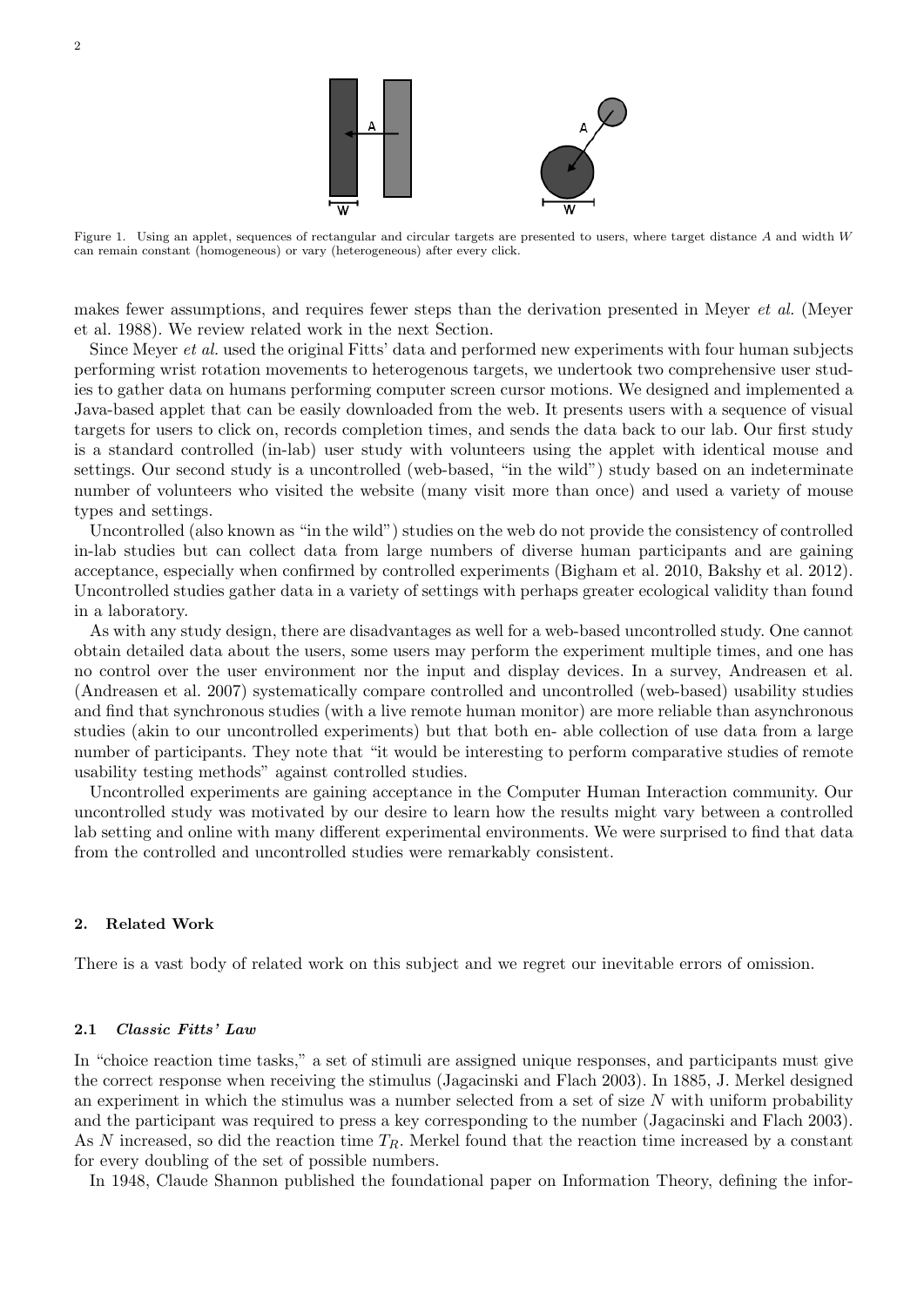mation capacity for a communication channel,  $C$ , as:

$$
C = B \log_2 \left( \frac{S + N}{N} \right),\tag{1}
$$

where  $B$  is the channel bandwidth,  $S$  is signal strength, and  $N$  is noise power. Shannon also defined the information I of a symbol based on the probability of receiving the symbol,  $I = \log_2 \frac{1}{p}$  $\frac{1}{p}$  .

Adopting Shannon's model, Merkel's reaction time can be viewed as proportional to the amount of "information" received by the participant:

$$
T_R = a + b \log_2 N
$$

where a and b are experimentally determined constants.

In 1953, J. Hyman extended Merkel's work to the case where an element  $i$  in the set of possible numbers was selected with non-uniform probability  $p_i$  (Hyman 1953). Hyman found that the average reaction time was consistent with the Shannon's model (Jagacinski and Flach 2003).

In 1954, Fitts hypothesized that the information capacity of the human motor system is specified by its ability to produce consistently one class of movement from among several alternative classes of movements (Fitts 1954). Fitts then defined the difficulty of a task based on the minimum amount of "information" required to complete it on average. For the "tapping task", Fitts defined a tap between two targets of distance (amplitude)  $A$  with width of  $W$  as a movement class. Using Shannon's definition of information as a guideline, Fitts defined the *index of difficulty* (I) to be the "information" transmitted during the task:

$$
I = \log_2\left(\frac{2A}{W}\right).
$$

Fitts noted that the choice of the numerator for this index "is arbitrary since the range of possible amplitudes must be inferred," so  $2A$  was selected rather than A to ensure that the index is positive in "all practical situations."

Fitts then modeled movement time  $T$  as a linear function of the "information" transmitted, producing his classic two-parameter Logarithmic model:

$$
T = a + b \log_2 \left(\frac{2A}{W}\right). \tag{2}
$$

In this paper we refer to this as the LOG model.

# 2.2 Alternative Information Theory Models of Human Motion

In 1960, Welford proposed a revised model based on a Weber fraction where the user must select "a distance from a total distance extending from his starting point to the far edge of the target" (Welford 1960, 1968). For some constant b, Welford's formulation is given by:

$$
T = b \log \left( \frac{A + \frac{1}{2}W}{W} \right) = b \log \left( \frac{A}{W} + 0.5 \right).
$$

Researcher I. Scott MacKenzie developed a variation on Fitts' model that is more closely based on Shannon's Theorem (MacKenzie 1992). MacKenzie's communication channel model considers noise N to be the variation around a specific signal S, so the signal strength equals the movement amplitude  $(S = A)$ and the noise equals the width  $(N = W)$ . By analogy to Shannon's model (equation 1), movement time is given by:

$$
T = a + b \log_2 \left(\frac{A}{W} + 1\right). \tag{3}
$$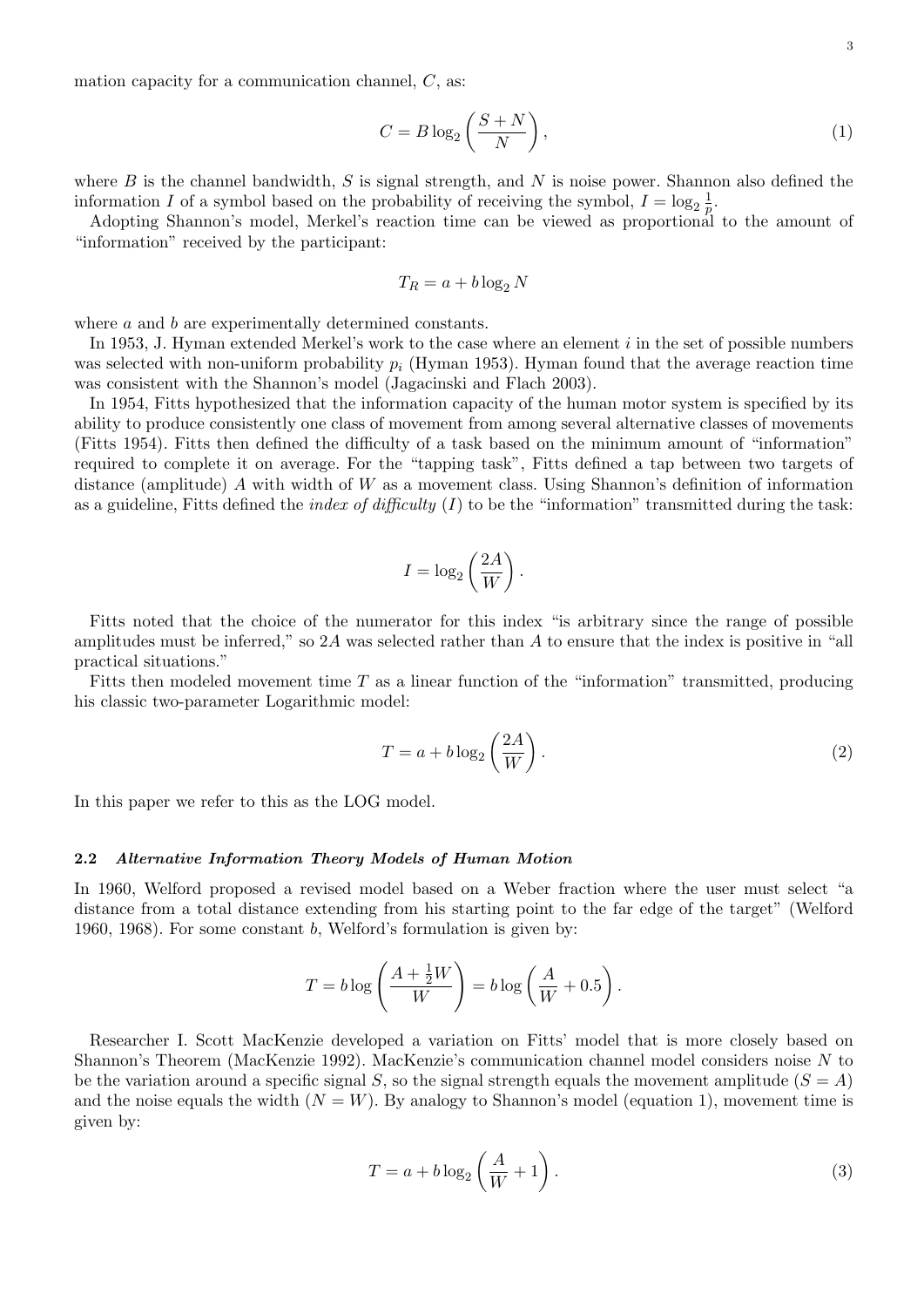In this paper we refer to this as the LOG' model.

Other researchers such as Crossman and Welford (Welford 1968) explore alternative modifications to Fitts' model using communication theory. We welcome fellow researchers to apply such models to the dataset we provide.

#### 2.3 Applications of Fitts' Law

Although Fitts' Logarithmic model was originally developed for industrial pick-and-place tasks (Fitts 1954), it has been applied to a variety of human reaching movements. The first application of Fitts' Logarithmic model to Human Computer Interaction dates from before the commercialization of modern personal computers. Card, English, and Burr at Xerox PARC studied the relative speed of four input devices: mouse, joystick, step keys, and text keys (Card et al. 1978). They found that Fitts' Logarithmic model accounts for the variation in movement time to select text on a CRT monitor using mice and joysticks. Subsequent studies applied Fitts' Logarithmic model to pen input devices (MacKenzie et al. 1991). Fitts' Logarithmic model has also been applied to robotics applications including telemanipulation tasks with remote video viewing (Drascic 1991) and pairs of participants performing tapping motions using a robot manipulator (Reed et al. 2004).

Friedlander et al. found that a linear model for movement time fits selection in a non-visual (tactile or auditory) bullseye menu more closely than Fitts' Logarithmic model (Friedlander et al. 1998). Also, Kristensson proposes using context information, such as pattern recognition of likely key presses on a stylus keyboard, to develop input devices that increase the speed of input beyond what would be predicted by Fitts' Logarithmic model (Kristensson 2005).

Plamondon and Alimi review a number of studies of speed/accuracy trade-off models and their applications (Plamondon and Alimi 1997). They categorize the experimental procedures used for the speed/accuracy trade-offs into two different categories: spatially constrained movements and temporally constrained movements. For the procedures in the first category, distance  $(A)$  and the width  $(W)$  are usually given and the time  $(T)$  is measured. In the temporal group, movement time is given and the accuracy of reaching the target is being measured. With this definition, Fitts' Law falls into the first category. They classify different studies on the Fitts' Logarithmic model based on different types of movements (tapping, pointing, dragging), limbs and muscles groups (foot, head, hand, etc), experimental conditions (underwater, in flight, etc), device (joystick, mouse, stylus, touchpad, etc), and participants (children, monkeys, adults of different ages, etc).

Hoffmann and Hui study reaching movements of fingers, wrist, forearm and shoulder. They show for the cases where an operator can choose which limb to reach a target, the limb with the smallest mass moment of inertia is often used to minimize energy needed to reach the target (Hoffmann and Hui 2010).

#### 2.4 Alternative Models of Reaching Movements

Alternative models of human reaching movements consider properties of the neuromuscular system, such as minimizing jerk or a sequential impulse model. Crossman and Goodeve (Crossman and Goodeve 1983) proposed a movement time model based on a sequence of discrete positional corrective motion impulses, which resulted in a Logarithmic model like Fitts' law.

Flash and Hogan developed a mathematical model of voluntary reaching movements based on maximizing the smoothness of trajectories (Flash and Hogan 1985). They propose that the human motor system minimizes jerk, the derivative of acceleration. Using calculus of variations, they derive a polynomial formula for the time integral of the square of the magnitude of jerk is

$$
C = \frac{1}{2} \int_0^{t_f} \sum_{i=1}^n \left( \left( \frac{d^3 x_i}{dt^3} \right)^2 \right) dt
$$

where n is the dimension of the space, x is the vector coordinate of the pointer as a function of time, and  $t_f$  is the time to reach the end point. Minimizing this formula results in 5th order polynomials with 6 unknown parameters for each dimension. One can constrain the position of the start and end points and assume the velocity and acceleration are zero at the start and end of the movement, and then solve for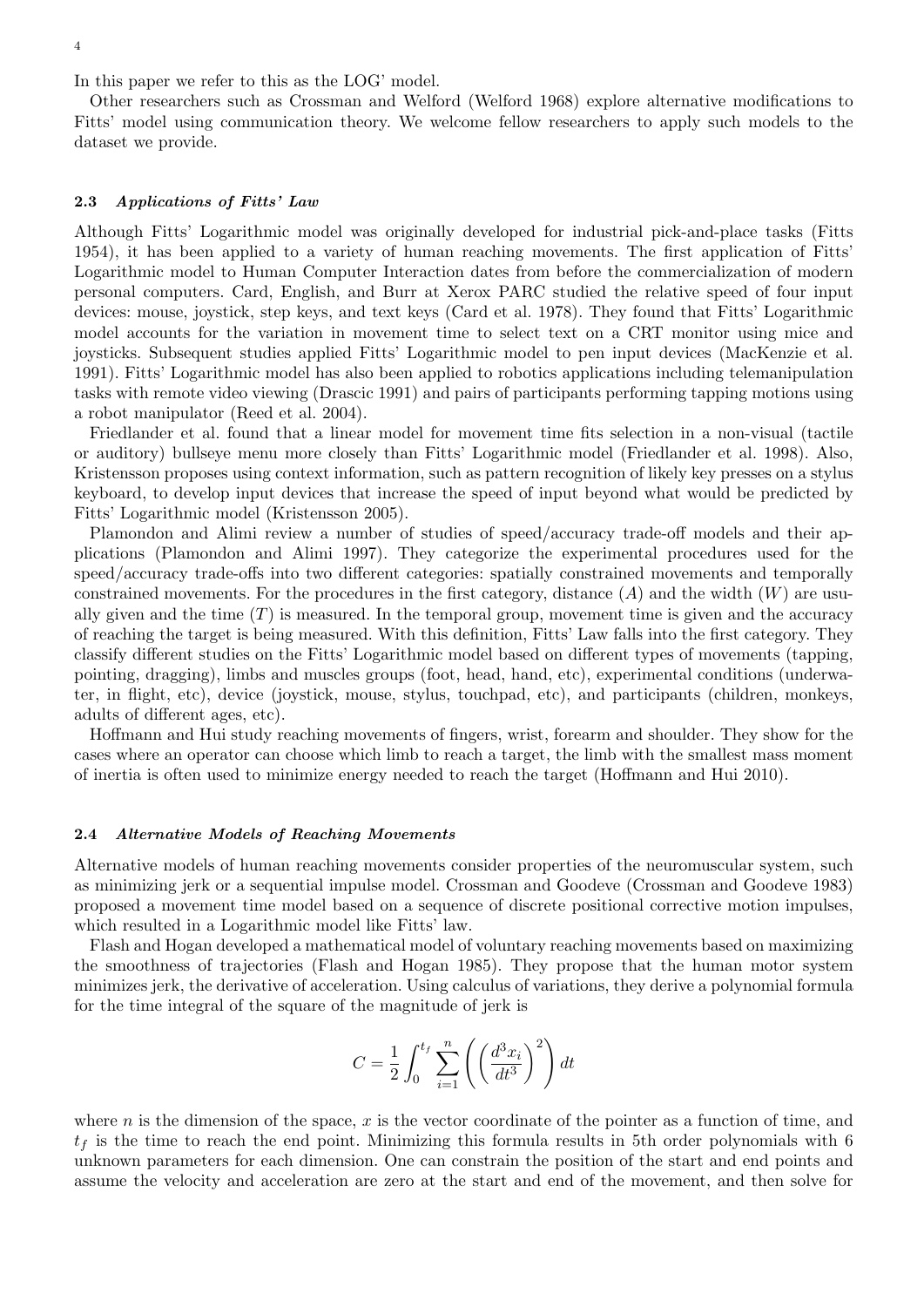5

the parameters. The resulting trajectories have smooth position and velocity curves qualitatively similar to experimentally measured data. However, this model differs from Fitts' Logarithmic variant because it has more than two parameters and does not explicitly consider the tradeoff resulting from varying the size of a target region.

In 1988, Hoffamann and Gan proposed a model for ballistic arm movements in which the movement time is only a function of the amplitude,  $T = a + b\sqrt{A}$  (Hoffmann and Gan 1988). In 1992, Réjean Plamondon proposed an alternative to Fitts' Logarithmic model using a neuromuscular impulse response model (Plamondon 1992, 1995a,b). Plamondon's theory for rapid human movements is based on the synergy between the agonist and antagonist neuromuscular systems (Plamondon 1995a). In his model, the agonist and antagonist systems synchronously receive an impulse input  $U_0(t-t_0)$  at time  $t_0$  scaled by  $D_i$ , where  $i = 1$  for the agonist system and  $i = 2$  for the antagonist system. Each system independently responds in parallel to the input with impulse response functions  $H_i(t)$  to generate output velocities  $v_i(t)$  for  $i = 1, 2$ . Although the two systems may be coupled in reality, Plamondon assumed the output  $v(t)$  of the synergy is obtained by subtracting the two parallel outputs. Plamondon proposed defining the impulse response using a log-normal function, a very general formulation based on 7 parameters that can qualitatively predict a variety of velocity profiles including single peaks, double peaks, triple peaks, asymmetric peaks, and multiple peaks with no zero crossing. Reaching movements from one point to another point terminate at a time T when the velocity of motion  $v(T)$  equals zero. Solving the velocity equation for the zeros using constraints set by Fitts' experiment, Plamondon modeled movement time

$$
T = K \left(\frac{2A}{W}\right)^{\alpha} \tag{4}
$$

with parameters K and  $\alpha$ .

Equation 4 defines a power model, an alternative two-parameter formulation based on a fitted log-normal approximation of the velocity profile. We welcome fellow researchers to apply such models to the dataset we provide.

#### 2.5 Extensions to Fitts' Law

Fitts' Logarithmic model, which was originally developed for one-dimensional reaching movements, has been extended to the two-dimensional movements that are common in graphical user interfaces (MacKenzie and Buxton 1992, MacKenzie 1995). For general two-dimensional targets, both the shape of the target and angle of approach must be considered. For circular targets, the assumptions of the one-dimensional model remain largely intact with target width  $W$  being defined by the circle's diameter<sup>1</sup>. For rectangular targets, Card et al. propose the status quo model defines W by the width of the target while ignoring height. This model can result in a negative index of difficulty for near wide targets (MacKenzie 1995, Card et al. 1978). MacKenzie et al. proposed two models for rectangular targets (MacKenzie and Buxton 1992). The smaller-of model sets W to the smaller of the target width or height. The effective width model sets W by considering an additional parameter: the angle between the start point and the target center. MacKenzie tested the status quo, smaller-of, and effective width models and found that the linear correlation of movement time to Fitts' index of difficulty was significantly greater for both the smaller-of and effective width models compared to the status quo model (MacKenzie and Buxton 1992).

Gillan et al. examined how Fitts' Logarithmic model can be applied to point-drag movement sequences rather than simply point-click operations. They found that Fitts' Logarithmic model must first be applied as the user points to the left edge of the text object and then applied separately for the dragging distance (Gillan et al. 1990).

Accot et al. investigated extensions for Fitts' Logarithmic model for trajectory-based interactions, such as navigating through nested menus, drawing curves, or moving in 3D worlds (Accot and Zhai 1997). They developed a "steering law" similar to Fitts' Logarithmic model except the index of difficulty for steering a pointer through a tunnel is defined by the inverse of the width of a tunnel integrated over the length of the tunnel. They applied the steering law to participants using 5 input devices (tablet, mouse, trackpoint,

<sup>&</sup>lt;sup>1</sup>In this paper we use the diameter of circular targets for W as suggested by MacKenzie (MacKenzie 1995).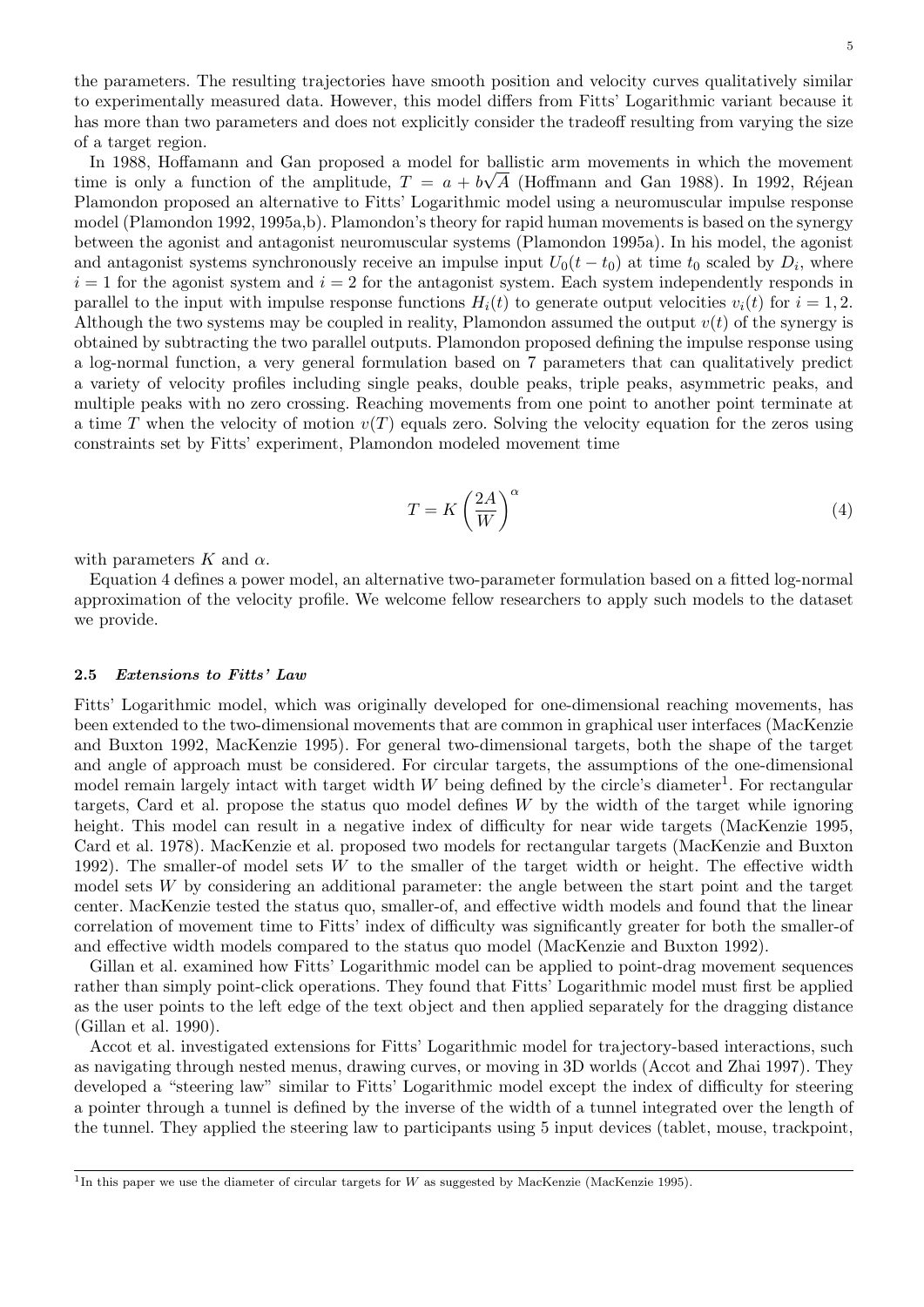touchpad, and trackball), and the linear correlation of movement time to the index of difficulty for steering exceeded 0.98 (Accot and Zhai 1999). Apitz et al. build a crossing-based interface, CrossY (Apitz et al. 2008). Unlike point-and-click interfaces, crossing-based interfaces allow participants to trigger an action by crossing a target on the screen instead of clicking on it. Apitz et al. show that a crossing task is as fast as, or faster than a point-and-click task on for the same index of difficulty (Apitz et al. 2008).

In a related line of research, Wobbrock et al. derive a predictive model for error rates instead of mean times (Wobbrock et al. 2008). Error rate models have practical applications in designing text entry devices and video games (Wobbrock et al. 2008).

#### 2.6 Input device settings and Fitts' Logarithmic Model

The computer mouse and other pointing devices usually offer configurable parameters that adjust the mapping between movement of the device and movement of the cursor on the screen. The most common adjustment is mouse speed, a type of "control-display gain" (Moyle and Cockburn 1991). The controldisplay gain scales the distance d the mouse moves on the table to a distance  $p$  in pixels that the cursor moves on the screen. The setting of the gain can have a significant impact on movement time to a target. Thompson et al. experimentally verified that lower gains are better for low amplitude or small target movements while higher gains are better for large amplitude or large target movements (Thompson et al. 2004). This mixed result makes it difficult to select a single optimal gain for standard computer usage. Blanch et al. introduce semantic pointing, a technique that improves target acquisition by decoupling the visual size of a target from the motor size of the target by dynamically adjusting the control-display gain when the cursor moves over a target (Blanch et al. 2004). The technique is effective because user movement times are determined primarily by the motor rather than visual space.

Another input device configuration parameter that can be adjusted on many modern personal computers is mouse acceleration. In its most basic form, mouse acceleration includes two parameters, acceleration and threshold (Moyle and Cockburn 1991). When the mouse speed exceeds the threshold, the control-display gain is scaled by the acceleration parameter. Recent operating systems commonly use more complex mouse acceleration models, e.g. multiple thresholds (Microsoft Corporation 2003). Mouse speed is defined as the maximum of the x or y axis displacement of the mouse per unit time. When the mouse speed exceeds the first threshold, the operating system doubles the gain. When the speed exceeds the second threshold value, the system quadruples the gain.

Modern input devices like tablets have inspired new research. Hoffmann and Drury adjust the target width  $W$  by considering the width of the target, its proximity to another target and the width of the finger (Hoffmann and Drury 2011). They show that in the case that two keys are adjacent to each other and the width of the finger pad is larger than the clearance between the two key,  $W$  can be replaced by "Available" W" whose value is  $W_{avail} = 2S - W - F$ , where W is the target size, F is the width of the finger pad on the device, and  $S$  is the target center spacing.

# 2.7 The Square-Root Model

Several researchers have considered a two-parameter square-root model:

$$
T = a + b\sqrt{\frac{A}{W}}.\t\t(5)
$$

In this paper we refer to this as the SQR model. Kvalseth and Meyer *et al.* noted that the SQR model behaves similarly to the logarithmic model in the standard range of index of difficulty (Kvålseth 1980, Meyer et al. 1988).

Meyer *et al.* used the homogeneous target data from the original Fitts' paper (Fitts 1954), and showed that the SQR model fits the original data better than the LOG model (Meyer et al. 1988). Meyer et al. also performed experiments with 4 human subjects performing wrist rotation movements to heterogenous targets with similar results

Meyer *et al.* propose a complex derivation of the SQR model based on the assumption that reaching motion can be partitioned into two submovements, a primary ballistic submovement and a secondary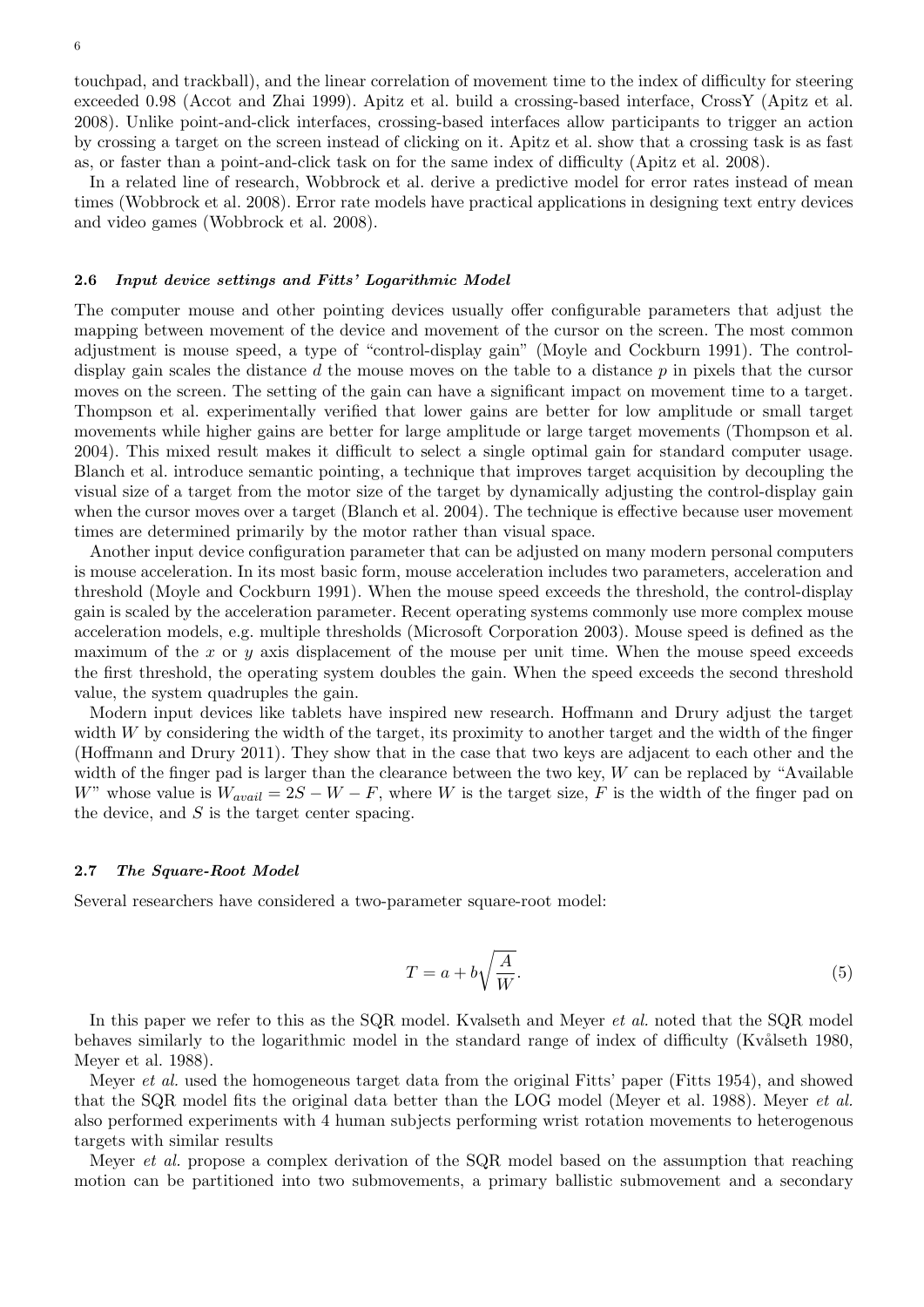corrective submovement, with near-zero velocity at the transition. The derivation is an approximation based on four strong assumptions: 1) two submovements with a stop between them, 2) submovement endpoints have Gaussian distributions around the center point of the target, and 3) the standard deviation of each Gaussian is linearly related to the average velocity during that submovement, and 4) there are strong numerical bounds on values of A and W for which the approximation holds.

Meyer *et al.* then derive the time T to reach the target as the sum of the average time for the primary submovement  $T_1$  and for the corrective submovement  $T_2$ . They estimate T by minimizing its derivative with submovement  $I_1$  and for the corrective submovement  $I_2$ . I hey estimate  $I$  by minimizing its derivative with respect to the submovements and show that when  $A/W > 4/z\sqrt{2\pi}$  the value of T can be approximated by the SQR function above where z is the z-score such that  $95\%$  of the area under a standard Gaussian distribution  $N(0, 1)$  falls inside  $(-z, z)$ .

In addition to its complexity vis a vis Occam's Razor, there are several other drawbacks to this derivation (Rioulo and Guiard 2012). As Meyer et al. note, if the participant reaches the target in a single movement, the derivation collapses to a linear model which fits the data very poorly. The approximation requires numerical bounds on values of A and W. Furthermore, Guiard et al. note that for a fixed positive value of  $A/W$  Meyer's model approaches 1 as the number of submovements n approaches infinity (Guiard et al. 2001, Rioulo and Guiard 2012). Meyer et al. evaluated their model with one-dimensional movements using wrist rotation of a dial that can be rotated to different angular targets. In their experiments, 4 participants are presented with 12 target conditions with  $A/W$  values ranging from 2.49 to 15.57. This range of  $A/W$ does not violate the assumption made for their derivation.

# 3. A Succinct Derivation of the Square-Root (SQR) Model

It is well known in control theory that the optimal time for a system to reach a target is obtained by "bangbang" control, where maximal positive acceleration is maintained for the first half of the trajectory and then switched to maximal negative acceleration for the second half (Macki and Strauss 1982, Jagacinski and Flach 2003).

In this section we provide a new derivation for the SQR model that models acceleration as (1) piecewise constant as predicted by optimal control theory, and (2) proportional to target width: wider targets are perceived by humans as "easier" to reach and hence humans apply larger accelerations as they have a larger margin for error.

Given this model, we define the halfway point (the point reached at the switching time) for a human to reach a target at distance A as  $x_{mid} = A/2$ . Acceleration as a function of time for bang-bang control is shown in Figure 2(a), where the switching time between maximum acceleration and maximum deceleration is  $s = T/2$ .

As shown in Figure 2, Acceleration has only two values: full forward or full reverse, hence the term "bang-bang". Velocity is initially zero and then ramps up linearly during the first phase and ramps down during the second. Velocity is thus  $\dot{x}(t) = \ddot{x}t$  during the acceleration phase  $(t \leq s)$  and  $\dot{x}(t) = \ddot{x}s - \ddot{x}(t-s)$ during the deceleration phase  $(t > s)$ , where  $\ddot{x}$  is the constant magnitude of acceleration.

We can integrate this linear velocity with respect to time to get a quadratic function for position  $x(t)$ . At the switching time s, the position by integration will be  $x(s) = \frac{1}{2}\ddot{x}s^2$ . By symmetry, position after time  $T = 2s$  will be  $x(T) = \ddot{x}s^2 = \frac{1}{4}$  $\frac{1}{4}\ddot{x}T^2$ . For cursor motion, we set the total distance traveled during movement time T as the amplitude  $x(T) = A$ . Hence,  $A = \frac{1}{4}$  $\frac{1}{4}\ddot{x}T^2$  which implies

$$
T = 2\sqrt{\frac{A}{\ddot{x}}}.\tag{6}
$$

Now, from the second assumption, acceleration magnitude is proportional to the width of the target:  $\ddot{x} = kW$  where k is a constant scalar and W is the target width. Substituting into equation 6, we get

$$
T=2\sqrt{\frac{A}{kW}}.
$$

We now add an initial reaction time a and let  $b = 2/$  $<sup>′</sup>$ </sup> k. The total movement time is then: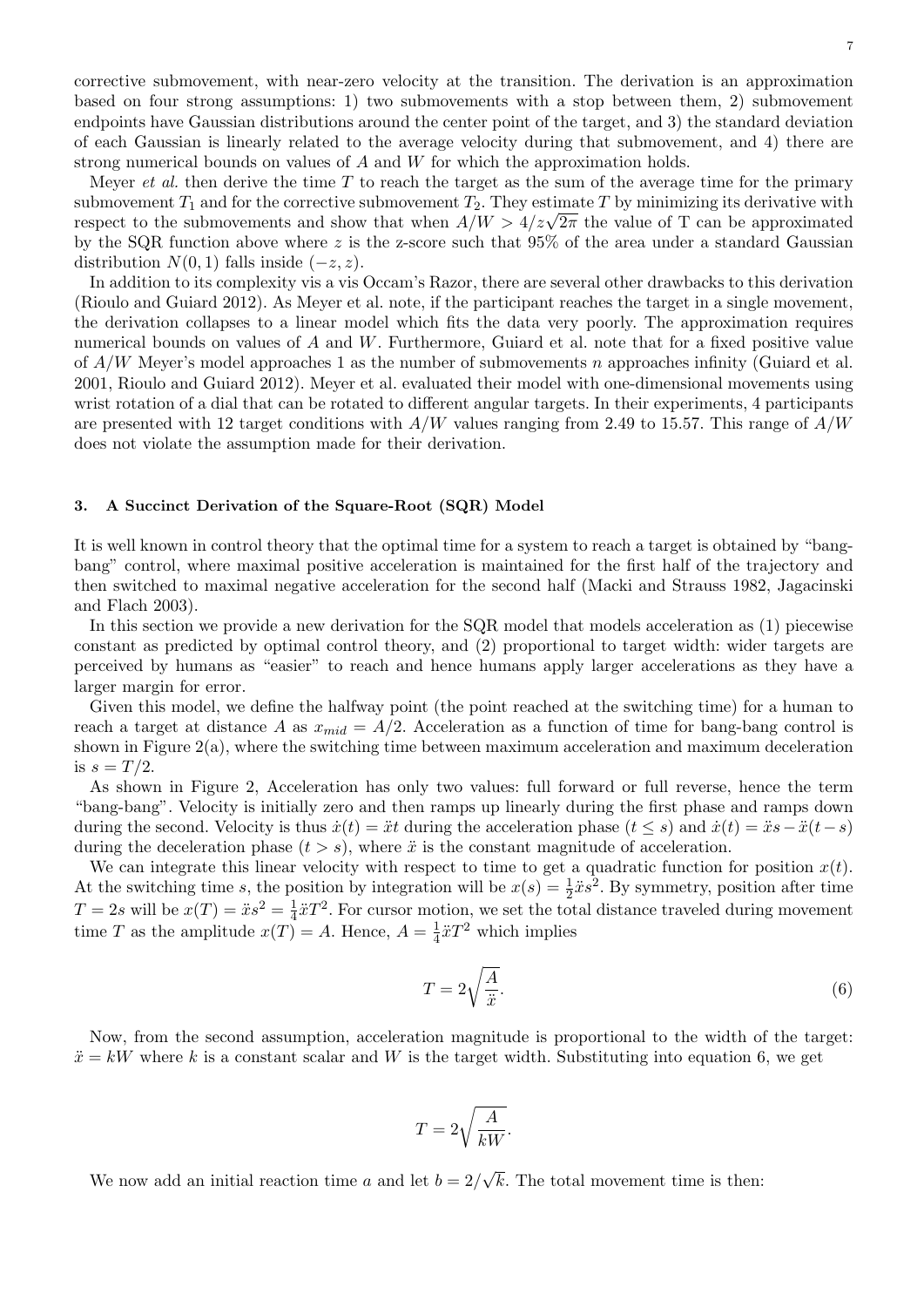

Figure 2. Acceleration vs. Time (a), Velocity vs. Time (b), and Position vs. Time (c) under symmetric optimal control. The "bangbang" controller maintains the maximal positive acceleration in the first half of the motion and then switches to the maximal negative acceleration until the target is reached (a). The maximal velocity is reached in the middle of the path (b).

$$
T = a + b\sqrt{\frac{A}{W}}.\tag{7}
$$

This derivation is intuitive, exact, makes fewer assumptions, and requires fewer steps than the twosubmovement derivation presented in Meyer *et al.* (Meyer et al. 1988).

#### 3.1 The SQR Model with Asymmetric Acceleration

In 1987, C. L. MacKenzie showed empirically that velocity profiles for reaching movements during Fitts' task are often asymmetric (MacKenzie et al. 1987). The derivation above does not require a symmetric motion profile.

In this section we present a modified derivation based on an asymmetric velocity profile. Let s be the switching time between the acceleration phase and deceleration phase. The peak velocity will occur at the switching time. To complete the reaching movement of amplitude A with  $\dot{x}(T) = 0$ , the magnitude of constant acceleration  $\ddot{x}_a$  before time s may be different from the constant deceleration  $\ddot{x}_d$  after s.

MacKenzie showed that normalized time to peak velocity  $s/T$  increases roughly linearly as target width W increases and does not depend on amplitude A (MacKenzie et al. 1987). We approximate the normalized time to peak velocity as linearly proportional to W:

$$
\frac{s}{T} = kW
$$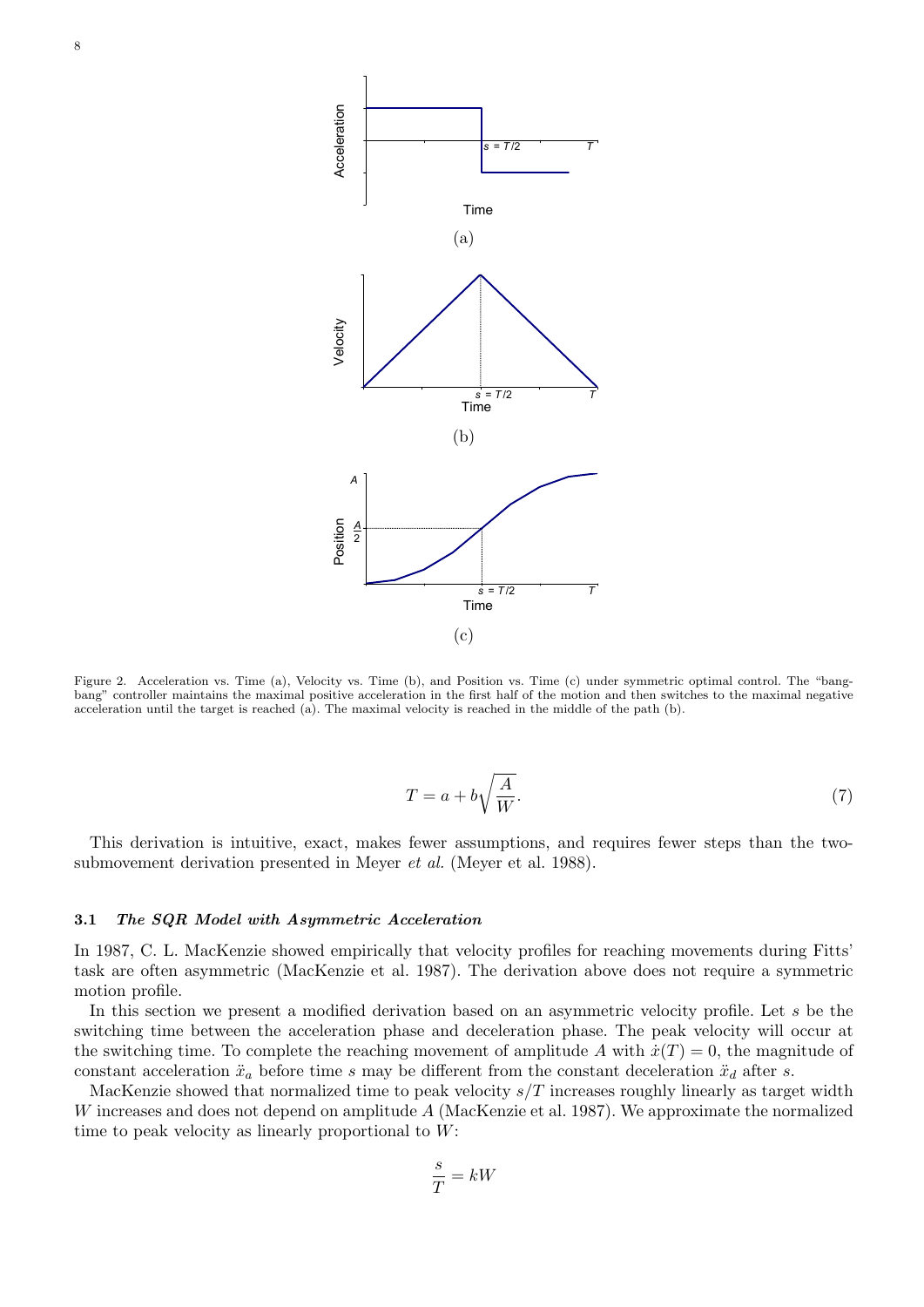

Figure 3. Velocity vs. Time (a) and Position vs. Time (b) for the asymmetric acceleration model. Similar to MacKenzie we assume that the velocity profile is asymmetric and the peak velocity occurs at a switching time s that is not necessarily equal to  $T/2$  (a) (MacKenzie et al. 1987).

where k is a scalar constant. We also assume that initial acceleration  $\ddot{x}_a$  for an individual is a fixed maximum acceleration regardless of the task and the deceleration  $\ddot{x}_d$  is set so velocity is 0 at time T. The maximum initial acceleration condition implies  $|\ddot{x}_a| \geq |\ddot{x}_d|$ , which is true according to empirical observations in MacKenzie's results (MacKenzie et al. 1987).

To obtain a relationship between T, A, and W, we first solve for the peak velocity  $\dot{x}_{max} = \ddot{x}_a s$ . The switching time constraint  $s/T = kW$  implies  $\dot{x}_{max} = \ddot{x}_a kWT$ . Integrating the asymmetric velocity profile in Figure 3(a) with respect to time, we get position  $x(t)$ , shown in Figure 3(b).

At time T, position as a function of  $\dot{x}_{max}$  is

$$
x(T) = \frac{1}{2}\dot{x}_{max}s + \frac{1}{2}\dot{x}_{max}(T - s) = \frac{1}{2}\dot{x}_{max}T.
$$
\n(8)

Setting  $x(T) = A$  and substituting  $\dot{x}_{max}$  into equation 8 yields:

$$
A = \frac{1}{2}\ddot{x}_a kWT^2.
$$

Hence,

$$
T = \sqrt{\frac{2}{\ddot{x}_{a}k}\frac{A}{W}}.
$$

Letting  $b = \sqrt{\frac{2}{\ddot{x}_a k}}$  and adding a fixed initial reaction time a common to all trials for a given participant, we get

$$
T = a + b\sqrt{\frac{A}{W}}.\t\t(9)
$$

Equation 9 is identical to equation 7 except for the definition of the constant term  $b$ . Both binary acceleration models were derived based on kinematic assumptions. The former model assumes switching time is fixed relative to  $T$  and acceleration is proportional to  $W$  while the latter model assumes switching time is proportional to W and initial acceleration is a fixed constant.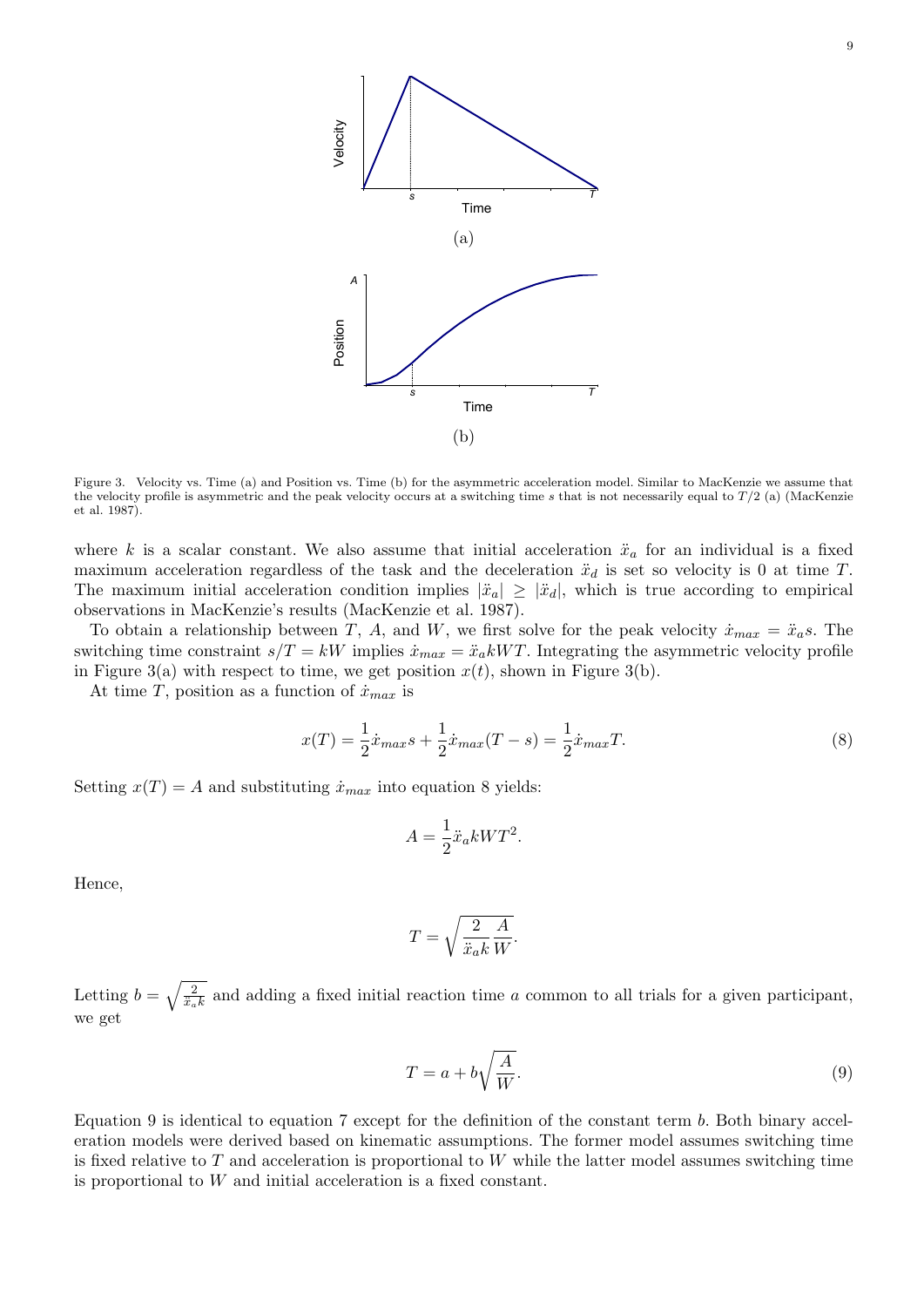#### 4. Experimental User Studies

We performed two experimental user studies, one a controlled (in-lab) study and the second an uncontrolled (web-based) study. Both studies include two conditions, a "homogeneous targets" condition where sequential targets are constant in distance and size, and a "heterogeneous targets" condition where sequential targets vary in distance and size. The experimental test and full dataset are available online at http://www.tele-actor.net/fitts/. The experiments consider targets of different difficulty, as defined by the ratio of target distance over target size.

#### 4.1 Experiment Conditions: The Java Applet

For both the controlled and uncontrolled studies, we implemented a Java applet that asks each subject to complete two experiments by using his or her cursor to click on a sequence of rectangular or circular targets as they are presented on the screen. The Java applet is available online at http://www.tele-actor.net/fitts/.

The applet records the time in milliseconds between when the target appears until the subject clicks on the target. A subject may click when the cursor is outside the target, but the timer increments until the target is successfully clicked upon. To allow precise measurement of movement times without lag from Internet communications, movement times are measured locally by the applet and sent to our central server after completion of the trials. We did not attempt to capture the complete motion trajectory since the client computer may not have sufficient processing speed when running other processes to take reliable measurements.

#### 4.1.1 Homogeneous Targets Experiment

This set of trials focuses on repetitive motions like the ones studied in the original Fitts papers. A sequence of 33 vertical rectangles are presented as illustrated in Figure  $1(a)$ . The first, second, and third set of the 11 rectangles have the same (homogenous) width and amplitude. They hence have the same difficulty, as defined by the ratio of target distance over target size. In other words after the 11th, 22nd, and 33rd repetition, the width and amplitude (and difficulty) of the rectangles are changed. To allow subjects to "warm-up" and become familiar with each set, the system discards timing data from the first 3 timing measurements out each set of 11, so data from the latter 8 rectangles for each difficulty is collected, producing 24 timing measurements.

#### 4.1.2 Heterogeneous Targets Experiment

This set of trials focuses on changing targets as might be encountered in a game or computer human interface. A sequence of 25 circular targets are presented as illustrated in Figure 1(b). Each trial begins when the subject clicks inside a small "home" circle in the center of the window and ends when the user successfully clicks inside the target. Each of the circular targets varies in distance from the home circle and varies in diameter (and hence in difficulty).

The distance/amplitude and size/width of the targets (in pixels) are shown in Table 1. Note that the difficulty varies and is not strictly increasing or decreasing. Since the targets are measured in units of pixels, the distance and size of targets may appear different on computer systems with different display sizes and resolutions.

#### 4.2 Two User Studies

User studies were conducted under UC Berkeley human subject certificate IRB-2009-09-283.

#### 4.2.1 Controlled User Study

For the controlled user study, we posted ads on campus and Facebook offering an Amazon.com gift certificate for participation. Forty-six  $(46)$  people responded, including 17 female  $(37%)$  and 29 male (63%) participants. From a questionnaire, we learned that the distribution of their ages is as shown in Figure 4. The average age was  $24.7$  (variance  $= 23.8$ ). We also learned that participants play video games for an average of 1.5 hours per week (the population has a high variance of 10.01 hours, suggesting that the majority do not play video games during the week). Out of the 46 subjects, 4 were left-handed, but opted to use their right hand to operate the pointing device. Although all of the left-handed participants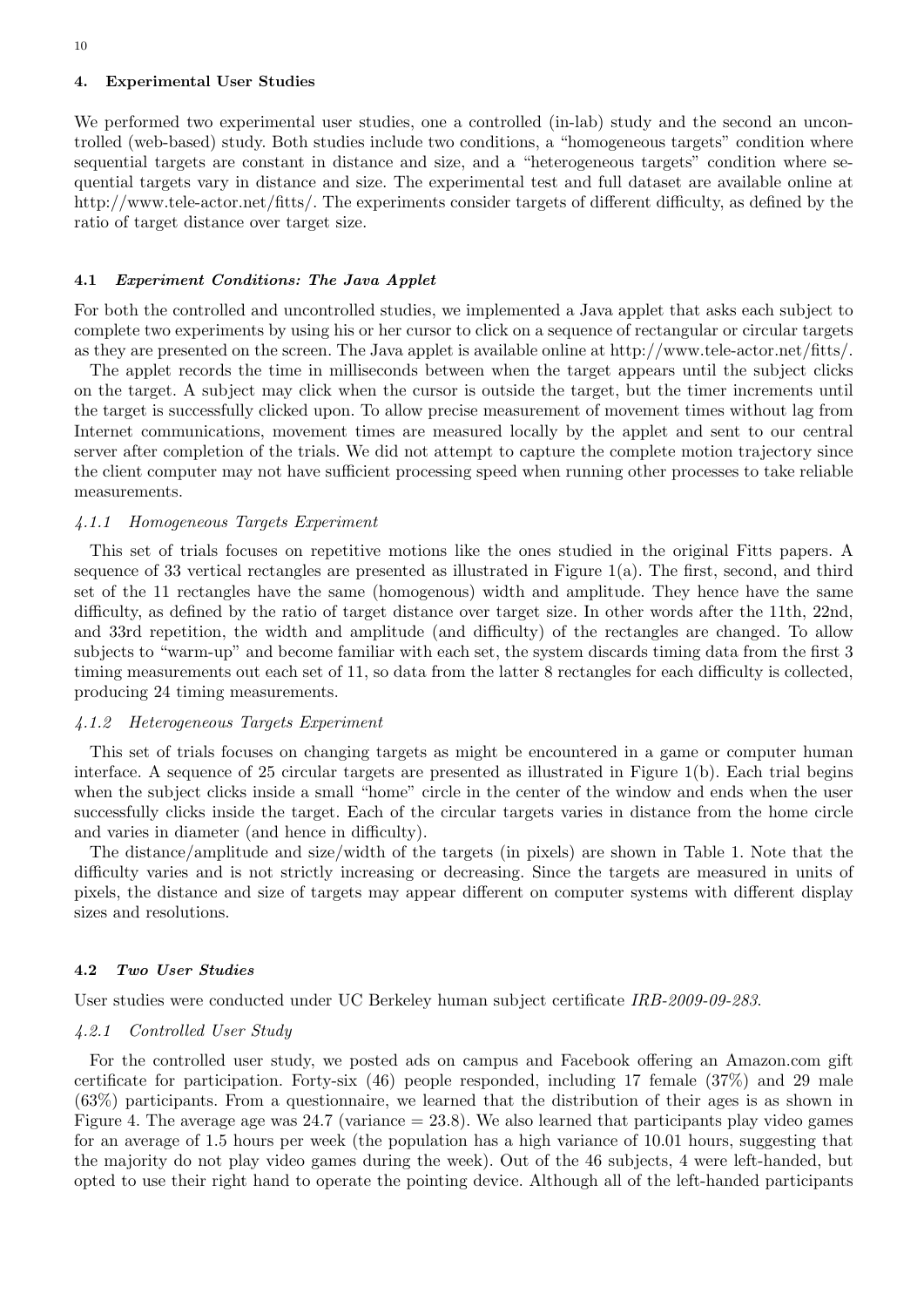| Trial           |                  |                 | Homogeneous Heterogeneous |                 |  |  |
|-----------------|------------------|-----------------|---------------------------|-----------------|--|--|
|                 | Targets          |                 | Targets                   |                 |  |  |
|                 | $\overline{A}$   | $\overline{W}$  | А                         | W               |  |  |
| 1               | 370              | 50              | 67                        | 20              |  |  |
| $\overline{2}$  | 370              | 50              | 184                       | 38              |  |  |
| $\overline{3}$  | 370              | 50              | 280                       | 14              |  |  |
| $\overline{4}$  | 370              | 50              | 230                       | 29              |  |  |
| 5               | 370              | 50              | 144                       | 55              |  |  |
| $\overline{6}$  | 370              | 50              | 249                       | 29              |  |  |
| $\overline{7}$  | 370              | 50              | 255                       | $1\overline{4}$ |  |  |
| 8               | 370              | 50              | 96                        | 50              |  |  |
| 9               | 240              | 10              | 225                       | 19              |  |  |
| 10              | 240              | $\overline{10}$ | 263                       | 12              |  |  |
| $\overline{11}$ | 240              | 10              | 259                       | 25              |  |  |
| $\overline{12}$ | 240              | 10              | 229                       | 20              |  |  |
| $\overline{13}$ | 240              | 10              | 215                       | 31              |  |  |
| 14              | 240              | 10              | 198                       | 83              |  |  |
| $\overline{15}$ | 240              | 10              | $\overline{301}$          | 16              |  |  |
| $\overline{16}$ | $\overline{240}$ | 10              | 194                       | 66              |  |  |
| $\overline{17}$ | 180              | $\overline{70}$ | $\overline{260}$          | $\overline{12}$ |  |  |
| 18              | 180              | $\overline{70}$ | 296                       | 14              |  |  |
| 19              | 180              | $\overline{70}$ | 180                       | 44              |  |  |
| $\overline{20}$ | 180              | $\overline{70}$ | $\overline{278}$          | $\overline{11}$ |  |  |
| 21              | $\overline{180}$ | $\overline{70}$ | 283                       | $\overline{37}$ |  |  |
| 22              | 180              | 70              | 40                        | $\overline{32}$ |  |  |
| $\overline{23}$ | $\overline{180}$ | $\overline{70}$ | $\overline{233}$          | $\overline{10}$ |  |  |
| 24              | 180              | 70              | 191                       | 50              |  |  |
| 25              |                  |                 | 179                       | 18              |  |  |

Table 1. Target distance/amplitude  $(A)$  and size/width  $(W)$ , in display pixels, for the 24 recorded Fixed Rectangles (Fixed Rectangles) trials and 25 Variable Circles trials.



Figure 4. Age distribution for participants for the controlled study

were given the chance to customize their environment, none of them changed their mouse settings to left-handed; prior studies have shown that this does not disadvantage left-handed users (Hoffmann et al. 1997).

Each subject performed the homogenous target and the heterogeneous target experiments 10 times. Subjects were given breaks between experiments to reduce fatigue. The experiments were performed under supervision of lab assistants who encouraged subjects to repeat a trial if the subject became distracted.

For this controlled experiment, we collected a total of 22, 540 timing measurements (11, 040 for homogenous targets and 11, 500 for heterogenous targets). We cleaned this raw dataset by keeping only timing measurements for cases where the subject successfully clicks on all presented targets within a "reasonable"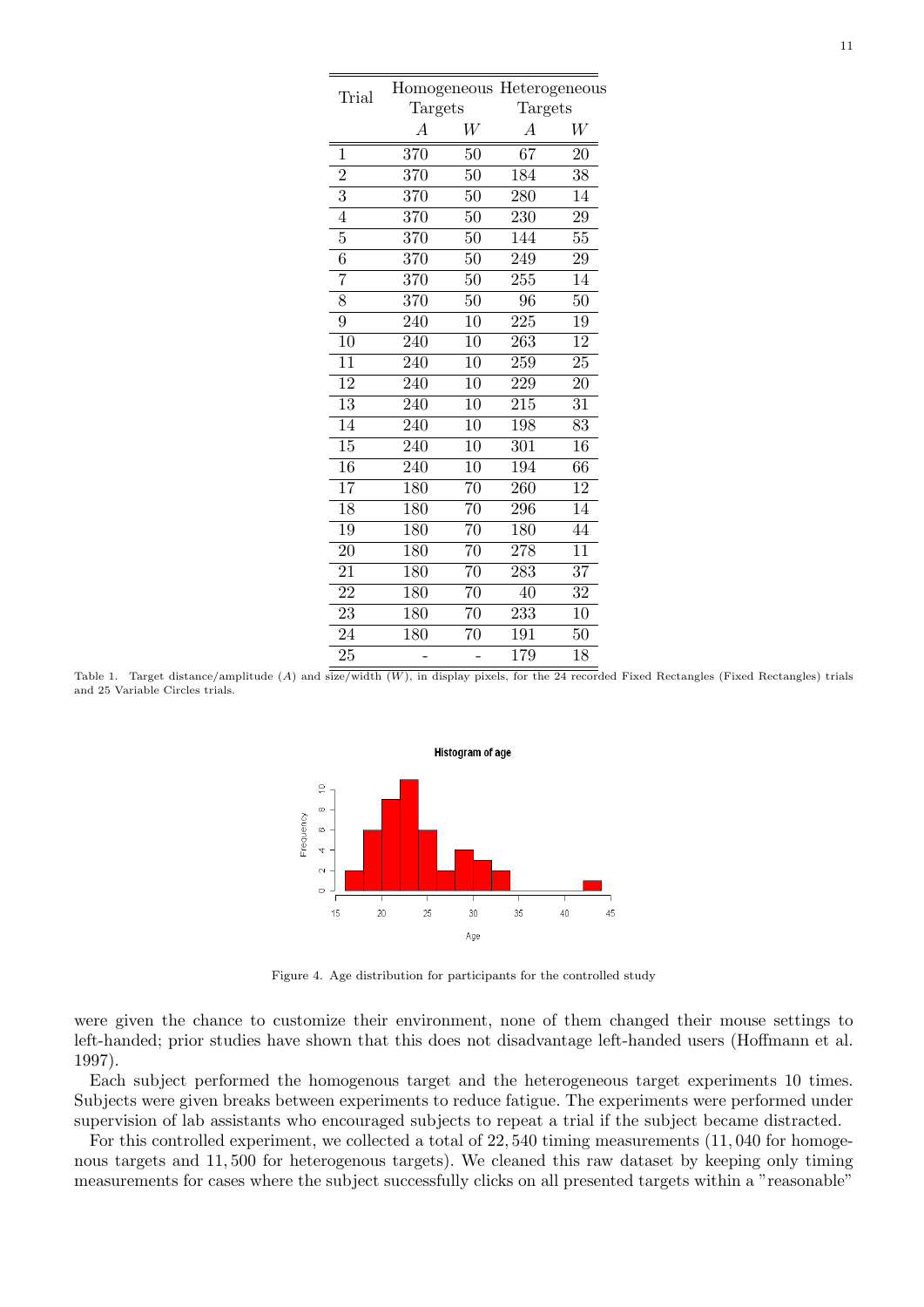|       | LOG Model             |                 | SQR Model             |                 | <b>Hypothesis Testing</b> |          |
|-------|-----------------------|-----------------|-----------------------|-----------------|---------------------------|----------|
| A/W   | $\mu$ <sub>RMSE</sub> | $\sigma_{RMSE}$ | $\mu$ <sub>RMSE</sub> | $\sigma_{RMSE}$ | p-value                   | Best Fit |
| 2.57  | 224.16                | 147.90          | 120.22                | 64.04           | 7.68E-28                  | SQR      |
| 7.40  | 421.80                | 291.36          | 237.92                | 132.98          | 5.26E-23                  | SQR      |
| 24.00 | 704.86                | 489.78          | 553.09                | 329.48          | $3.74E-06$                | SQR      |

Table 2. Homogeneous Targets: Controlled Study: Prediction Error and Pairwise Fit between LOG and SQR models. SQR yields a significantly better fit than LOG.

time period (within 3 std dev of the global mean time). Our goal is to remove most cases where subjects were distracted or decided not to complete the experiment. After cleaning, the dataset contains 16, 170 valid timing measurements (8, 250 for homogenous targets and 7, 920 for heterogenous targets).

# 4.2.2 Uncontrolled User Study

To conduct the uncontrolled study, we made the same applet available online and advertised by emails and postings on user groups. The experimental applet and datasets are available online at http://www.teleactor.net/fitts/.

To comply with our Human Subjects approval, each online participant is asked to click an online consent box before starting the applet. An entry is created in the server database each time the consent box is clicked. We do not record IP addresses and cannot determine if the same person runs the experiment multiple times so we do not know the number of unique participants. We ask online visitors to indicate the type of mouse device they use (trackpad, mouse, trackball, etc), but cannot verify these responses.

The online applet presents visitors with 24 homogenous targets and 25 heterogenous targets and thus collects up to 49 timing measurements. Unlike the controlled experiment, online visitors were not asked to repeat each experiment 10 times. (The online applet includes a third experiment with variable-sized rectangular targets; we discovered a timing error in that experiment so we do not use data from that experiment.)

We collected timing data from 2,689 visits to the homogeneous target experiment and 2,811 visits to the heterogenous target experiment. As with the controlled study, our goal is to remove most cases where subjects were distracted or did not complete the experiment. We cleaned the raw dataset by keeping only timing measurements for cases where the subject successfully clicked on all presented targets within a "reasonable time" (i.e., within 3 standard deviations of the global mean time).

After cleaning, the online study dataset includes 78, 410 valid timing measurements (39, 360 for the homogeneous targets and 39,050 for the heterogenous targets).

#### 4.3 Experimental Results

Using the data we collected, we compare three two-parameter models that relate motion duration to the difficulty: LOG (the classic logarithmic function), SQR (square-root), and LOG' (logarithmic plus 1.0 proposed by (MacKenzie and Buxton 1992)).

We use regression to fit the unknown  $a, b$  parameters for each subject and model and compute the resulting root-mean-squared (RMS) error and variance. We perform two-sided paired Student t-tests comparing the within-subject models using the  $p = 0.05$  level of significance. As noted by R. A. Fisher in his classic text, Statistical Methods for Research Workers: "The value for which  $p = 0.05$ , or 1 in 20, is 1.96 or nearly 2; it is convenient to take this point as a limit in judging whether a deviation ought to be considered significant or not. Deviations exceeding twice the standard deviation are thus formally regarded as significant. Using this criterion we should be led to follow up a false indication only once in 22 trials, even if the statistics were the only guide available. Small effects will still escape notice if the data are insufficiently numerous to bring them out, but no lowering of the standard of significance would meet this difficulty."

#### 4.3.1 Homogeneous Targets

Data from the controlled study are presented in Tables 2 and 3. Data from the uncontrolled study are presented in Tables 4 and 5. The last column indicates the model that fits better and is in bold face if the difference is statistically significant beyond the  $p < .05$  level.

The results from the controlled and uncontrolled experiments are remarkably consistent. For homogeneous targets, the SQR model yields significantly better fit than LOG or LOG', except for the most difficult targets.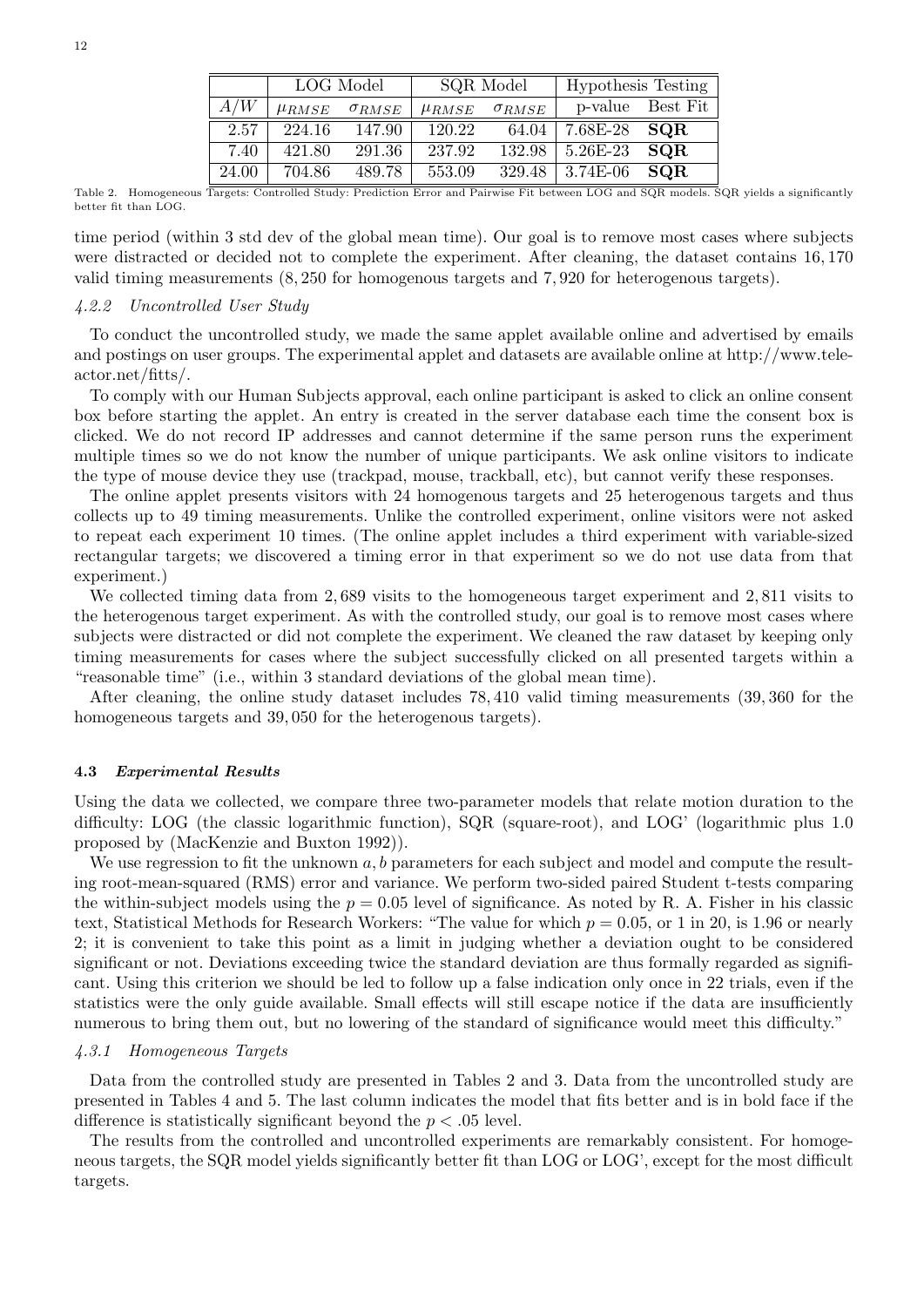|                  | LOG' Model            |                 | SQR Model             |                 | <b>Hypothesis Testing</b> |            |
|------------------|-----------------------|-----------------|-----------------------|-----------------|---------------------------|------------|
| $\overline{A}/W$ | $\mu$ <sub>RMSE</sub> | $\sigma_{RMSE}$ | $\mu$ <sub>RMSE</sub> | $\sigma_{RMSE}$ | p-value                   | Best Fit   |
| 2.57             | 147.36                | 87.26           | 120.22                | 64.04           | $6.32E-06$                | <b>SQR</b> |
| 7.40             | 299.46                | 191.16          | 237.92                | 132.98          | $2.00E-06$                | SQR        |
| 24.00            | 549.20                | 358.28          | 553.09                | 329.48          | 8.84E-01                  | LOG'       |

Table 3. Homogeneous Targets: Controlled Study: Prediction Error and Pairwise Fit between LOG' and SQR models. SQR yields a significantly better fit than LOG' except for the most difficult targets, where the two models are not significantly different.

|       | LOG Model             |                 | SQR Model             |                 | <b>Hypothesis Testing</b> |            |
|-------|-----------------------|-----------------|-----------------------|-----------------|---------------------------|------------|
| A/W   | $\mu$ <sub>RMSE</sub> | $\sigma_{RMSE}$ | $\mu$ <sub>RMSE</sub> | $\sigma_{RMSE}$ | p-value                   | Best Fit   |
| 2.57  | 257.63                | 166.89          | 143.87                | 82.75           | 1.80E-120                 | <b>SQR</b> |
| 7.40  | 484.39                | 322.55          | 296.63                | 177.29          | 8.84E-88                  | SQR        |
| 24.00 | 814.39                | 545.63          | 686.34                | 423.14          | 7.68E-14                  | SQR        |

Table 4. Homogeneous Targets: Uncontrolled Study: Prediction Error and Pairwise Fit between LOG and SQR models. As in the Controlled study, SQR yields a significantly better fit than LOG.

|       | LOG' Model            |                 | SQR Model             |                 | <b>Hypothesis Testing</b> |          |
|-------|-----------------------|-----------------|-----------------------|-----------------|---------------------------|----------|
| A/W   | $\mu$ <sub>RMSE</sub> | $\sigma_{RMSE}$ | $\mu$ <sub>RMSE</sub> | $\sigma_{RMSE}$ | p-value                   | Best Fit |
| 2.57  | 173.60                | 102.60          | 143.87                | 82.75           | 1.15E-19                  | SQR      |
| 7.40  | 351.91                | 218.18          | 296.63                | 177.29          | $2.33E-15$                | SQR      |
| 24.00 | 649.56                | 412.45          | 686.34                | 423.14          | 1.18E-02                  | LOG'     |

Table 5. Homogeneous Targets: Uncontrolled Study: Prediction Error and Pairwise Fit between LOG' and SQR models. As in the Controlled study, SQR yields a significantly better fit than LOG' except for the most difficult targets, where the two models are not significantly different.



# **Controlled Experiments**

Figure 5. Heterogeneous Targets: Controlled user Study: LOG vs SQR models. See Tables VI through IX for numerical details.

# 4.3.2 Heterogeneous Targets Experiments

Data from the studies are presented first using four sets of plots and then in four numerical tables (Tables VI through IX). The plots show RMS Error and standard deviation for increasing values of difficulty for pairs (two models) at a time. The first two plots compare the LOG and SQR in the Controlled and Uncontrolled Experiments respectively. The third and fourth plots compare the LOG' and SQR in the Controlled and Uncontrolled Experiments respectively. In the tables, the last column indicates the model that fits better and is in bold face if the difference is statistically significant beyond the  $p < .05$  level.

In both controlled and uncontrolled studies with heterogeneous targets, SQR yields a significantly better fit than LOG for easier targets and LOG yields a significantly better fit for harder targets. For heterogenous targets, the LOG' model yields significantly better fit than LOG or SQR, except for easier targets where the results are inconclusive.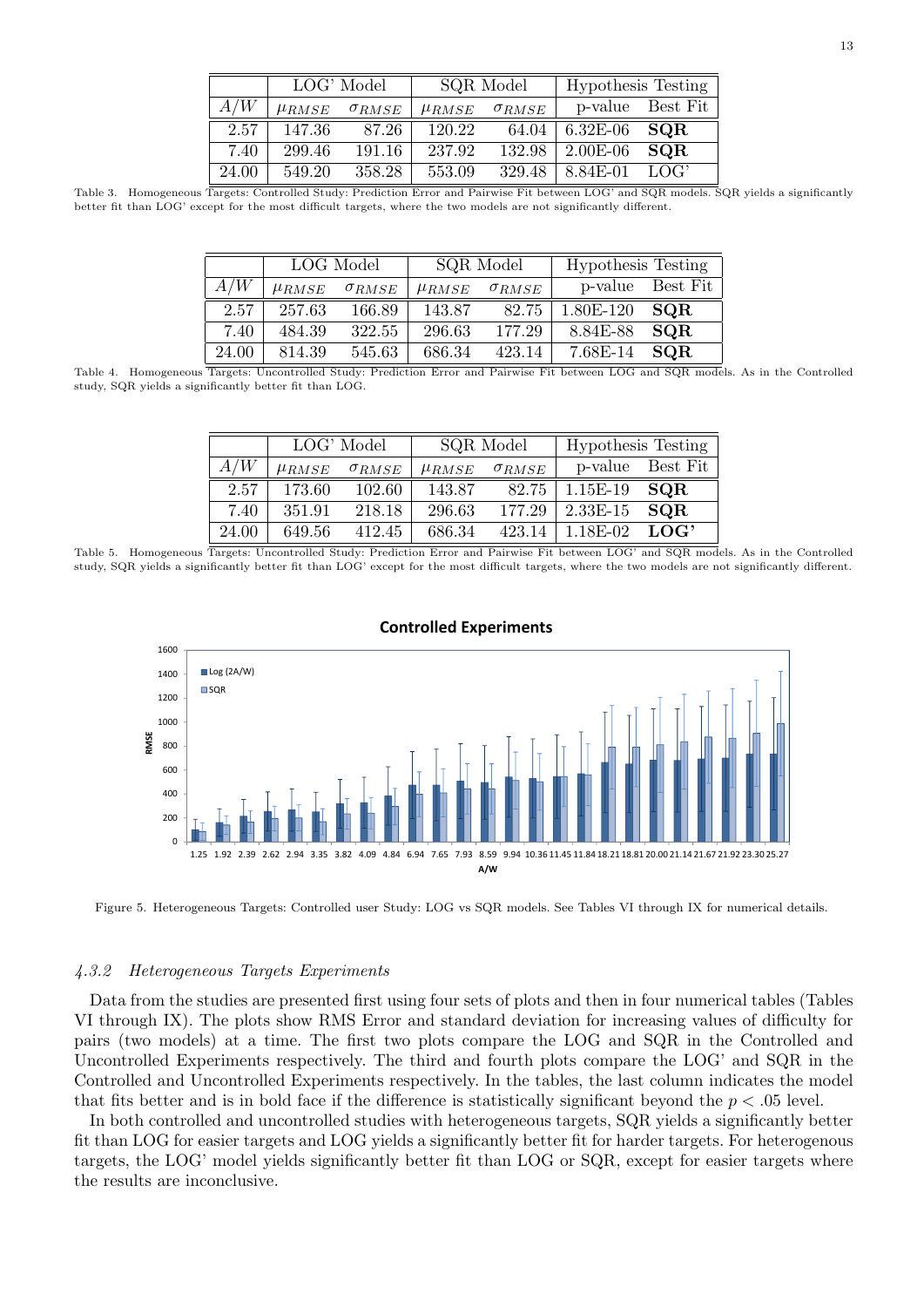**Uncontrolled Experiments**







#### **Controlled Experiments**

Figure 7. Heterogeneous Targets: Controlled user Study: LOG' vs SQR models.



Figure 8. Heterogeneous Targets: Uncontrolled user Study: LOG' vs SQR models.

#### 5. Discussion and Conclusion

We explore three two-parameter models that relate human motion duration to the difficulty (i.e., the ratio of target distance over target size) of the targets: LOG (the classic logarithmic function), SQR (squareroot), and LOG' (logarithmic plus 1.0 proposed by (MacKenzie and Buxton 1992)). The latter two have been proposed as superior models.

We describe new theory and new experiments. For the former, we provide a succinct derivation of the SQR model based on optimal control theory. Our derivation is intuitive, exact, makes fewer assumptions,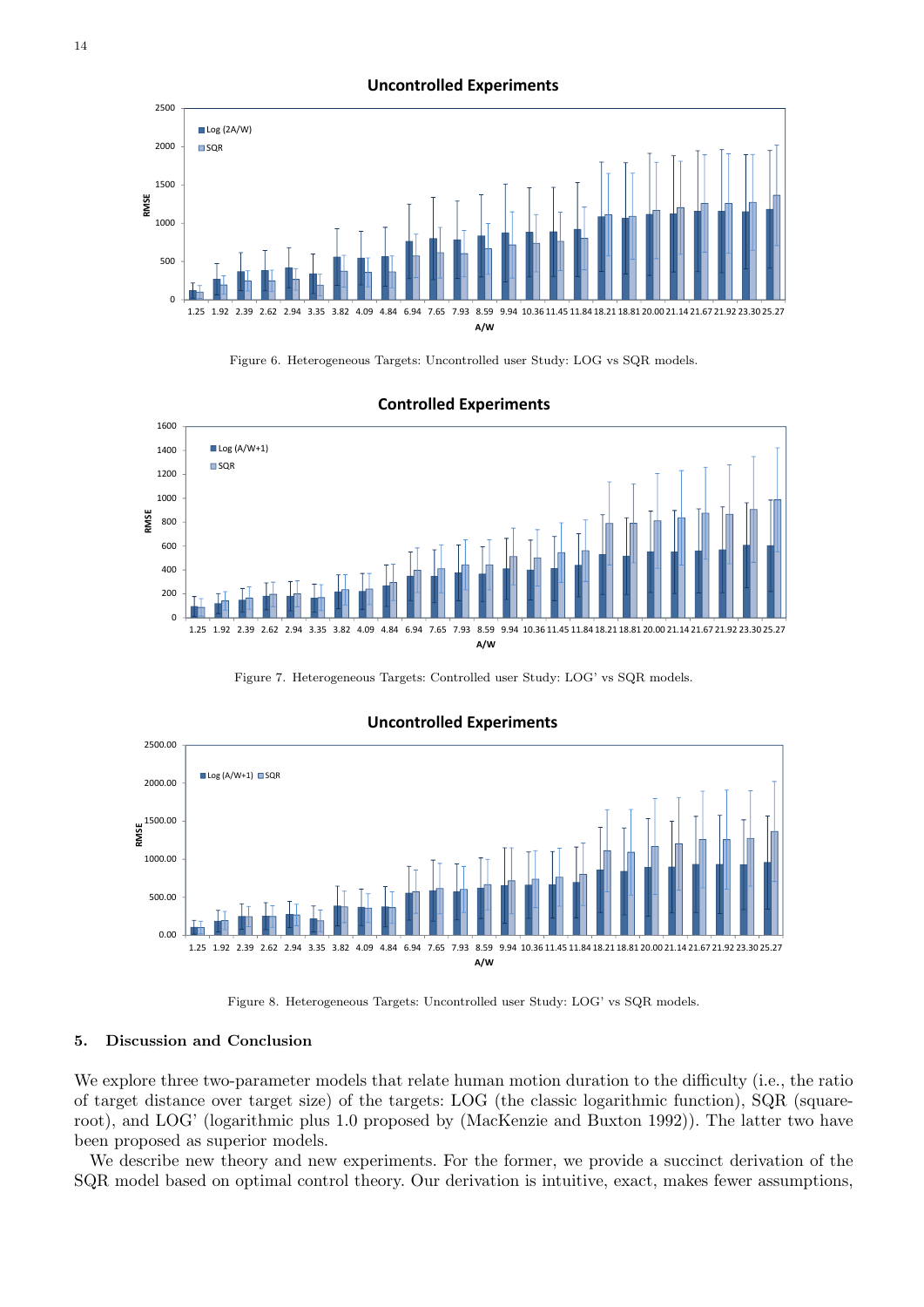|       |              | <b>LOG</b> Model |              | SQR Model       |              | <b>Hypothesis Testing</b> |  |
|-------|--------------|------------------|--------------|-----------------|--------------|---------------------------|--|
| A/W   | $\mu_{RMSE}$ | $\sigma_{RMSE}$  | $\mu_{RMSE}$ | $\sigma_{RMSE}$ | p-value      | Best Fit                  |  |
| 1.25  | 102.09       | 86.82            | 86.26        | 73.34           | $1.02E-02$   | SQR                       |  |
| 1.92  | 162.18       | 113.97           | 140.68       | 78.22           | 4.42E-03     | SQR                       |  |
| 2.39  | 214.24       | 140.20           | 164.37       | 93.82           | $1.38E-07$   | $\overline{\text{SQR}}$   |  |
| 2.62  | 253.96       | 162.95           | 195.47       | 102.42          | 6.79E-08     | $\overline{\text{SQR}}$   |  |
| 2.94  | 266.23       | 176.04           | 199.92       | 108.42          | $1.28E-08$   | $\overline{\text{SQR}}$   |  |
| 3.35  | 250.99       | 163.39           | 168.21       | 108.85          | 1.00E-13     | $\overline{\text{SQR}}$   |  |
| 3.82  | 317.67       | 203.14           | 234.14       | 126.64          | 4.47E-10     | $\overline{\text{SQR}}$   |  |
| 4.09  | 327.71       | 212.77           | 239.75       | 130.97          | $4.62E - 10$ | $\overline{\text{SQR}}$   |  |
| 4.84  | 383.26       | 243.54           | 295.41       | 152.44          | 4.26E-08     | $\overline{\text{SQR}}$   |  |
| 6.94  | 473.81       | 279.80           | 397.26       | 186.73          | 4.90E-05     | $\overline{\text{SQR}}$   |  |
| 7.65  | 474.89       | 299.14           | 409.27       | 201.03          | 1.09E-03     | $\overline{\text{SQR}}$   |  |
| 7.93  | 506.52       | 312.39           | 442.76       | 209.92          | 2.41E-03     | $\overline{\text{SQR}}$   |  |
| 8.59  | 495.86       | 307.24           | 442.47       | 209.20          | 8.85E-03     | $\overline{\text{SQR}}$   |  |
| 9.94  | 541.84       | 337.11           | 512.23       | 237.91          | 2.04E-01     | $\overline{\text{SQR}}$   |  |
| 10.36 | 529.48       | 329.97           | 501.45       | 235.70          | $2.07E-01$   | $\overline{\text{SQR}}$   |  |
| 11.45 | 545.50       | 349.61           | 545.01       | 250.04          | 9.92E-01     | SQR                       |  |
| 11.84 | 567.83       | 350.57           | 560.45       | 257.54          | 7.35E-01     | SQR                       |  |
| 18.21 | 663.13       | 419.94           | 789.96       | 348.02          | 2.55E-05     | <b>LOG</b>                |  |
| 18.81 | 649.96       | 405.78           | 790.24       | 330.94          | 1.86E-06     | $\overline{\text{LOG}}$   |  |
| 20.00 | 681.42       | 428.81           | 810.65       | 397.08          | 6.07E-05     | $\overline{\text{LOG}}$   |  |
| 21.14 | 679.44       | 431.03           | 836.16       | 395.38          | 1.41E-06     | LOG                       |  |
| 21.67 | 692.45       | 437.13           | 875.12       | 385.34          | 1.74E-08     | LOG                       |  |
| 21.92 | 699.30       | 444.25           | 865.82       | 413.59          | 1.08E-06     | LOG                       |  |
| 23.30 | 732.01       | 442.11           | 906.26       | 442.91          | 7.10E-07     | $\overline{\text{LOG}}$   |  |
| 25.27 | 734.77       | 468.18           | 987.07       | 435.41          | 1.83E-12     | <b>LOG</b>                |  |

Table 6. Heterogeneous Targets: Controlled user study: LOG vs SQR models. SQR yields a significantly better fit than LOG for easier targets and LOG yields a significantly better fit for harder targets.

and requires fewer steps than the derivation presented in Meyer et al. (Meyer et al. 1988).

We present data from two experimental user studies, one a controlled (in-lab) study and the second an uncontrolled (online) study. The controlled study collected 16, 170 valid timing measurements from 46 volunteers using the identical mouse and settings. The uncontrolled (online) study collected 78, 410 valid timing measurements from an indeterminate number of volunteers who visited the website with with a variety of mouse types and settings. Both studies include two conditions, a "homogeneous targets" condition where sequential targets are constant in distance and size, and a "heterogeneous targets" condition where sequential targets vary in distance and size.

We use regression to fit the unknown parameters for each model and compute the resulting root-meansquared error and variance. We perform two-sided paired Student t-tests comparing the within-subject models using the  $p = 0.05$  level of significance.

We find that (1) the data from the controlled and uncontrolled studies are remarkably consistent. Tables VIII and IX exhibit some inconsistency for easier targets. Although uncontrolled experiments do not provide the uniform setup of controlled in-lab studies, they are gaining popularity as they can collect data from large numbers of human participants. A few earlier studies have also shown consistent results from controlled and uncontrolled experiments (Bigham et al. 2010, Bakshy et al. 2012). Our study showed consistent results across the uncontrolled and controlled studies, suggesting that the relative performance of the evaluated models is robust to the variables introduced by actual computer users in the real world.

We find that (2) for homogeneous targets, the SQR model yields a significantly better fit than LOG or LOG', except with the most difficult targets (with higher difficulty) where the models are not significantly different. That SQR is superior is surprising in these cases since Fitts' original experiments were with homogenous targets but is consistent with more recent experiments.

We find that (3) for heterogenous targets, SQR yields a significantly better fit than LOG for easier targets and LOG yields a significantly better fit for more difficult targets. The results are inconclusive for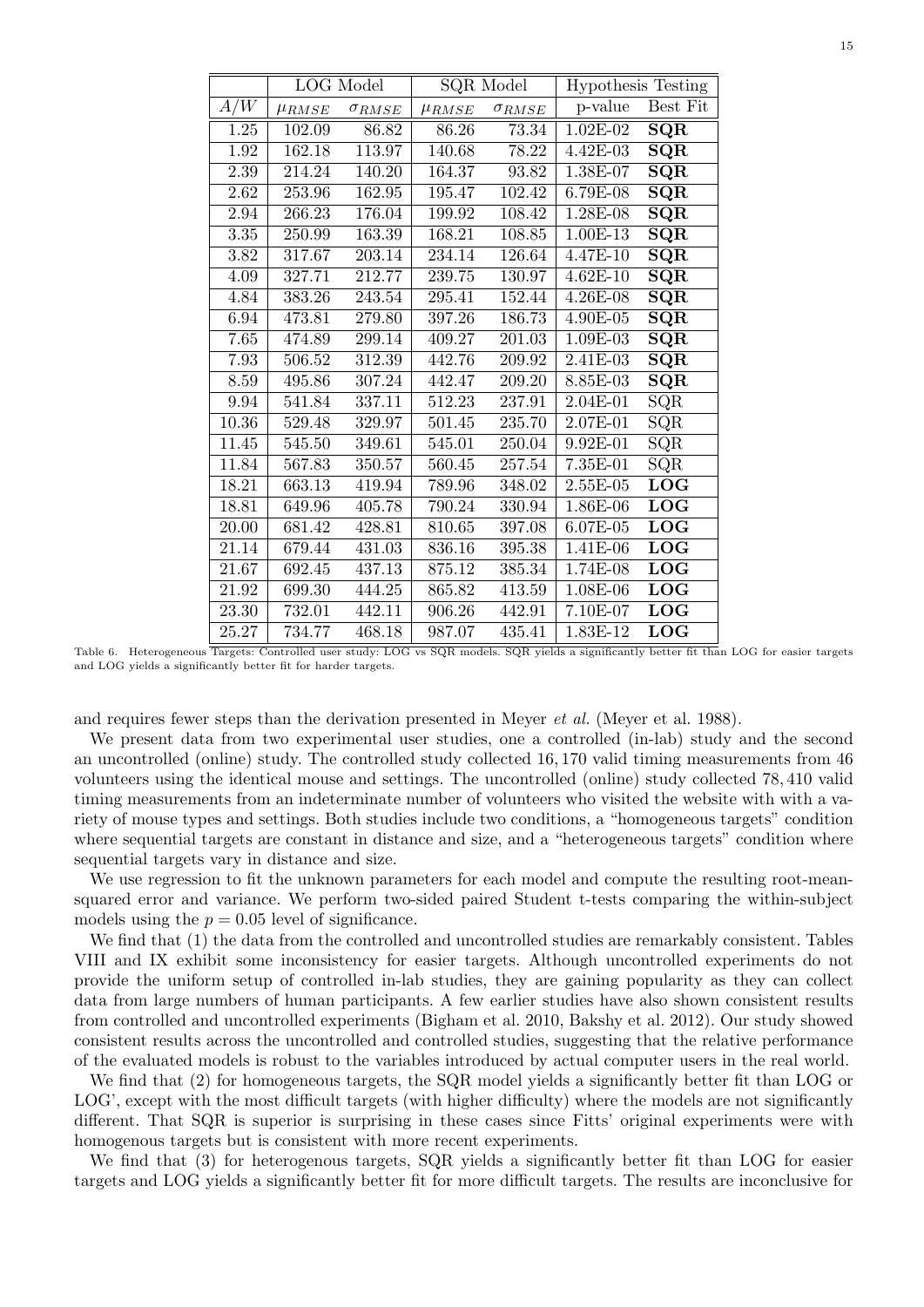|                   | <b>LOG</b> Model      |                 | <b>SQR</b> Model      |                 | <b>Hypothesis Testing</b> |                         |
|-------------------|-----------------------|-----------------|-----------------------|-----------------|---------------------------|-------------------------|
| A/W               | $\mu$ <sub>RMSE</sub> | $\sigma_{RMSE}$ | $\mu$ <sub>RMSE</sub> | $\sigma_{RMSE}$ | p-value                   | Best Fit                |
| 1.25              | 119.57                | 98.92           | 100.97                | 83.80           | 1.56E-08                  | SQR                     |
| 1.92              | 268.83                | 204.39          | 192.50                | 120.64          | 6.22E-36                  | $\overline{\text{SQR}}$ |
| $\overline{2.39}$ | 367.02                | 248.20          | 245.90                | 133.16          | $3.02E - 61$              | $\overline{\text{SQR}}$ |
| 2.62              | 380.05                | 264.30          | 246.15                | 141.72          | $1.32E-65$                | SQR                     |
| 2.94              | 417.87                | 261.97          | 266.70                | 140.79          | 4.45E-83                  | $\overline{\text{SQR}}$ |
| $3.35\,$          | 338.92                | 259.77          | 190.52                | 141.98          | 4.51E-81                  | $\overline{\text{SQR}}$ |
| 3.82              | 558.07                | 369.86          | 373.06                | 206.70          | $4.52E-63$                | $\overline{\text{SQR}}$ |
| 4.09              | 543.80                | 350.37          | 357.48                | 189.44          | 1.87E-71                  | $\overline{\text{SQR}}$ |
| 4.84              | 562.20                | 384.60          | 364.24                | 207.13          | 2.01E-67                  | $\overline{\text{SQR}}$ |
| 6.94              | 763.44                | 486.99          | 573.27                | 283.94          | 3.13E-39                  | $\overline{\text{SQR}}$ |
| 7.65              | 800.26                | 538.79          | 614.45                | 330.99          | 1.97E-30                  | $\overline{\text{SQR}}$ |
| 7.93              | 784.19                | 505.72          | 602.04                | 303.43          | 2.40E-33                  | $\overline{\text{SQR}}$ |
| 8.59              | 835.37                | 537.14          | 665.74                | 331.57          | 8.00E-26                  | SQR                     |
| 9.94              | 872.83                | 638.81          | 716.32                | 433.10          | $1.62E-15$                | $\overline{\text{SQR}}$ |
| 10.36             | 881.19                | 582.18          | 738.77                | 374.93          | 6.56E-16                  | $\overline{\text{SQR}}$ |
| 11.45             | 887.13                | 582.48          | 764.25                | 381.57          | 3.85E-12                  | $\overline{\text{SQR}}$ |
| 11.84             | 917.90                | 614.22          | 801.91                | 409.63          | 6.14E-10                  | $\overline{\text{SQR}}$ |
| 18.21             | 1085.70               | 715.08          | 1111.37               | 539.99          | $2.58E-01$                | LOG                     |
| 18.81             | 1064.30               | 727.25          | 1091.28               | 563.31          | 2.46E-01                  | $\overline{\text{LOG}}$ |
| 20.00             | 1116.00               | 797.88          | 1167.20               | 630.27          | 4.66E-02                  | $\overline{\text{LOG}}$ |
| 21.14             | 1122.52               | 758.94          | 1203.31               | 607.69          | 1.03E-03                  | <b>LOG</b>              |
| 21.67             | 1157.07               | 790.10          | 1258.60               | 636.56          | 7.83E-05                  | LOG                     |
| $21.92\,$         | 1156.89               | 804.50          | 1258.05               | 651.53          | 1.15E-04                  | LOG                     |
| 23.30             | 1151.02               | 746.97          | 1272.71               | 627.45          | 8.67E-07                  | LOG                     |
| 25.27             | 1181.75               | 768.04          | 1364.91               | 657.32          | 1.00E-12                  | $\overline{\text{LOG}}$ |

Table 7. Heterogeneous Targets: Uncontrolled user study: LOG vs SQR models. As in the Controlled study, SQR yields a significantly better fit than LOG for easier targets and LOG yields a significantly better fit for harder targets.

targets in the middle range of difficulty, while the the LOG' model yields a significantly better fit than both LOG and SQR on more difficult targets. This suggests that there might be an underlying difference in human motor processes for targets of different levels of difficulty and more work remains to be done.

Our applet records the time in milliseconds between when the target appears until the subject clicks on the target. We did not attempt to capture the complete motion trajectory as we were not confident that computer clients would have sufficient processing speed when running other processes to take reliable measurements, but this is an interesting avenue for future study.

To the best of our knowledge, the dataset of 94, 580 timing measurements is the largest dataset to date for human reaching motion. The experimental applet and dataset are openly available online at http://www.tele-actor.net/fitts/. The data may also contain patterns such as variations between subjects with overall faster response times and those that have slower response times. We encourage others to use this data with other metrics or to evaluate models beyond the three we study in this paper.

# 6. Acknowledgments

This paper is dedicated to Professor E.R.F.W. "Ted" Crossman, 1925-2001. This work was supported in part by a National Science Foundation Graduate Research Fellowship and the Intel Research Council. We thank Jennifer Mankoff, Mikin Faldu, and Anjali Koppal for their contributions to earlier versions of this project, David Rempel (UCSF), Shumin Zhai, Tamar Flash, and Michael Peshkin for helpful feedback, and all the human subjects who contributed timing data.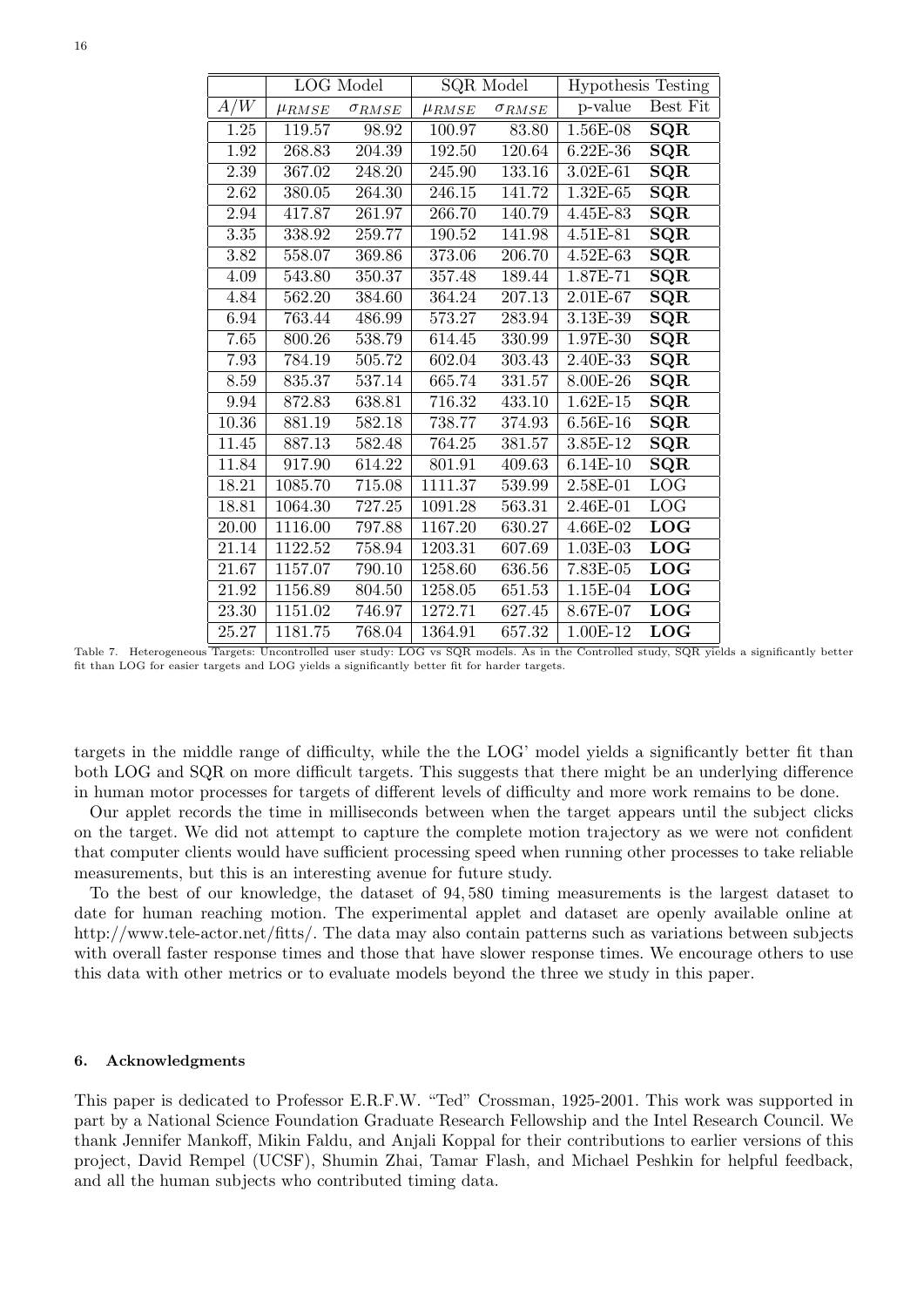|          |                       | LOG' Model      | <b>SQR</b> Model |                 | <b>Hypothesis Testing</b> |                           |
|----------|-----------------------|-----------------|------------------|-----------------|---------------------------|---------------------------|
| A/W      | $\mu$ <sub>RMSE</sub> | $\sigma_{RMSE}$ | $\mu_{RMSE}$     | $\sigma_{RMSE}$ | p-value                   | Best Fit                  |
| 1.25     | 93.39                 | 83.74           | 86.26            | 73.34           | 2.33E-01                  | SQR                       |
| 1.92     | 118.17                | 83.18           | 140.68           | 78.22           | 4.36E-04                  | $\overline{\text{LOG'} }$ |
| 2.39     | 146.71                | 97.94           | 164.37           | 93.82           | 1.76E-02                  | LOG <sub>2</sub>          |
| 2.62     | 178.96                | 112.99          | 195.47           | 102.42          | 4.69E-02                  | LOG'                      |
| 2.94     | 180.12                | 123.00          | 199.92           | 108.42          | $2.71E-02$                | LOG <sub>2</sub>          |
| $3.35\,$ | 162.56                | 118.13          | 168.21           | 108.85          | 5.20E-01                  | LOG <sub>2</sub>          |
| 3.82     | 216.83                | 142.10          | 234.14           | 126.64          | 1.06E-01                  | LOG <sub>2</sub>          |
| 4.09     | 220.04                | 150.55          | 239.75           | 130.97          | 6.95E-02                  | $\overline{\text{LOG'}}$  |
| 4.84     | 267.82                | 174.09          | 295.41           | 152.44          | 3.36E-02                  | $\overline{\text{LOG'}}$  |
| 6.94     | 347.05                | 203.18          | 397.26           | 186.73          | 9.34E-04                  | LOG <sub>2</sub>          |
| 7.65     | 346.52                | 221.30          | 409.27           | 201.03          | 1.54E-04                  | $\overline{\text{LOG}}$   |
| 7.93     | 375.59                | 233.22          | 442.76           | 209.92          | $1.11E-04$                | LOG <sub>2</sub>          |
| 8.59     | 365.48                | 228.88          | 442.47           | 209.20          | 9.72E-06                  | LOG <sub>2</sub>          |
| 9.94     | 408.58                | 255.77          | 512.23           | 237.91          | $9.08E-08$                | LOG <sub>2</sub>          |
| 10.36    | 399.28                | 250.50          | 501.45           | 235.70          | 1.18E-07                  | LOG <sub>2</sub>          |
| 11.45    | 410.84                | 268.34          | 545.01           | 250.04          | $5.82E-11$                | LOG <sup>2</sup>          |
| 11.84    | 438.75                | 264.69          | 560.45           | 257.54          | 5.19E-09                  | LOG'                      |
| 18.21    | 528.38                | 334.25          | 789.96           | 348.02          | 2.00E-21                  | LOG <sup>2</sup>          |
| 18.81    | 515.00                | 321.04          | 790.24           | 330.94          | 6.00E-25                  | LOG'                      |
| 20.00    | 551.39                | 341.18          | 810.65           | 397.08          | $2.53E-18$                | LOG <sub>2</sub>          |
| 21.14    | 549.85                | 347.95          | 836.16           | 395.38          | 1.83E-21                  | LOG <sub>2</sub>          |
| 21.67    | 559.49                | 352.79          | 875.12           | 385.34          | 8.17E-26                  | LOG'                      |
| 21.92    | 568.38                | 359.30          | 865.82           | 413.59          | 3.90E-21                  | LOG'                      |
| 23.30    | 606.58                | 356.09          | 906.26           | 442.91          | 3.89E-20                  | LOG'                      |
| 25.27    | 602.49                | 383.22          | 987.07           | 435.41          | 2.59E-30                  | LOG <sub>2</sub>          |

Table 8. Heterogeneous Targets: Controlled user study: LOG' vs SQR models. The LOG' model yields a significantly better fit than SQR on harder targets (with higher difficulty).

# References

- Accot, J. and Zhai, S.: 1997, Beyond Fitts' law: Models for trajectory-based HCI tasks, Proc. ACM CHI '97, pp. 295–302.
- Accot, J. and Zhai, S.: 1999, Performance evaluation of input devices in trajectory-based tasks: An application of the Steering law, Proc. ACM CHI '99, pp. 466–472.
- Andreasen, M., Nielsen, H., Schrøder, S. and Stage, J.: 2007, What happened to remote usability testing?: an empirical study of three methods, *Proceedings of the SIGCHI conference on Human factors in* computing systems, ACM, pp. 1405–1414.
- Apitz, G., Guimbretière, F. and Zhai, S.: 2008, Foundations for designing and evaluating user interfaces based on the crossing paradigm, ACM Trans. Comput.-Hum. Interact. 17(2), 9:1–9:42. URL: http://doi.acm.org/10.1145/1746259.1746263
- Bakshy, E., Rosenn, I., Marlow, C. and Adamic, L.: 2012, The role of social networks in information diffusion, Proceedings of the 21st international conference on World Wide Web, WWW '12, ACM, New York, NY, USA, pp. 519–528.

URL: http://doi.acm.org/10.1145/2187836.2187907

Bigham, J. P., Jayant, C., Ji, H., Little, G., Miller, A., Miller, R. C., Miller, R., Tatarowicz, A., White, B., White, S. and Yeh, T.: 2010, Vizwiz: nearly real-time answers to visual questions, Proceedings of the 23nd annual ACM symposium on User interface software and technology, UIST '10, ACM, New York, NY, USA, pp. 333–342.

URL: http://doi.acm.org/10.1145/1866029.1866080

- Blanch, R., Guiard, Y. and BeaudouinLafon, M.: 2004, Semantic pointing: Improving target acquisition with control-display ratio adaptation, Proc. ACM CHI 2004, pp. 519–526.
- Card, S. K., English, W. K. and Burr, B. J.: 1978, Evaluation of mouse, rate controlled isometric joystick,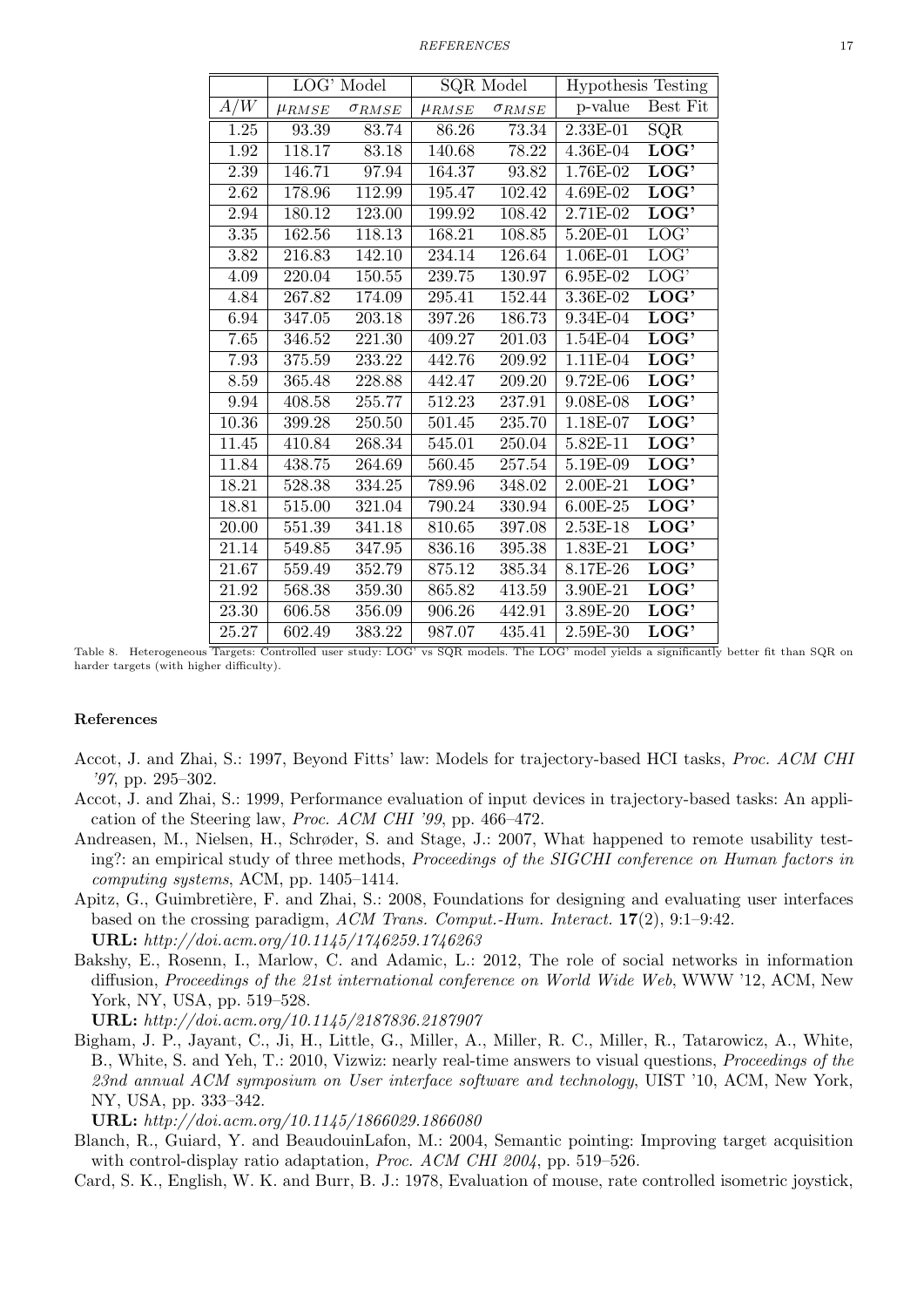#### 18 REFERENCES

|                    | LOG' Model            |                 | SQR Model             |                 | <b>Hypothesis Testing</b> |                          |
|--------------------|-----------------------|-----------------|-----------------------|-----------------|---------------------------|--------------------------|
| A/W                | $\mu$ <sub>RMSE</sub> | $\sigma_{RMSE}$ | $\mu$ <sub>RMSE</sub> | $\sigma_{RMSE}$ | p-value                   | Best Fit                 |
| 1.25               | 104.93                | 90.87           | 100.97                | 83.80           | 2.06E-01                  | SQR                      |
| 1.92               | 185.80                | 141.69          | 192.50                | 120.64          | $1.55E-01$                | LOG <sub>1</sub>         |
| 2.39               | 245.99                | 167.69          | 245.90                | 133.16          | $9.87E-01$                | $\overline{\text{SQR}}$  |
| $2.62\,$           | 250.80                | 176.23          | 246.15                | 141.72          | 4.17E-01                  | SQR                      |
| $\;\:2.94$         | 273.89                | 172.17          | 266.70                | 140.79          | 2.02E-01                  | SQR                      |
| $3.35\,$           | 215.11                | 169.70          | 190.52                | 141.98          | 1.16E-05                  | $\overline{\text{SQR}}$  |
| $3.82\,$           | 384.23                | 260.92          | 373.06                | 206.70          | $1.85E-01$                | $\overline{\text{SQR}}$  |
| 4.09               | 367.28                | 240.42          | 357.48                | 189.44          | 2.06E-01                  | $\overline{\text{SQR}}$  |
| 4.84               | 375.31                | 264.38          | 364.24                | 207.13          | 1.93E-01                  | SQR                      |
| 6.94               | 552.96                | 353.79          | 573.27                | 283.94          | 7.69E-02                  | LOG <sub>2</sub>         |
| 7.65               | 586.59                | 401.56          | 614.45                | 330.99          | 3.45E-02                  | LOG <sub>2</sub>         |
| 7.93               | 570.40                | 367.80          | 602.04                | 303.43          | 8.76E-03                  | LOG <sub>2</sub>         |
| 8.59               | 618.94                | 397.74          | 665.74                | 331.57          | 3.60E-04                  | LOG <sub>2</sub>         |
| 9.94               | 653.28                | 495.88          | 716.32                | 433.10          | 1.57E-04                  | LOG'                     |
| 10.36              | 659.37                | 436.75          | 738.77                | 374.93          | 5.39E-08                  | LOG <sub>2</sub>         |
| 11.45              | 663.57                | 437.44          | 764.25                | 381.57          | 8.62E-12                  | LOG <sup>2</sup>         |
| 11.84              | 695.07                | 465.35          | 801.91                | 409.63          | 1.16E-11                  | LOG <sup>2</sup>         |
| 18.21              | 859.01                | 560.57          | 1111.37               | 539.99          | 1.13E-36                  | $\overline{\text{LOG'}}$ |
| 18.81              | 839.83                | 571.25          | 1091.28               | 563.31          | 1.95E-34                  | LOG <sub>2</sub>         |
| 20.00              | 892.45                | 640.79          | 1167.20               | 630.27          | 7.12E-33                  | $\overline{\text{LOG}}$  |
| 21.14              | 896.95                | 603.33          | 1203.31               | 607.69          | $4.82E - 44$              | LOG <sub>2</sub>         |
| 21.67              | 932.24                | 631.92          | 1258.60               | 636.56          | 1.89E-45                  | LOG <sub>2</sub>         |
| 21.92              | 931.79                | 646.30          | 1258.05               | 651.53          | $1.58E-43$                | LOG <sub>2</sub>         |
| $\overline{23.30}$ | 927.85                | 590.91          | 1272.71               | 627.45          | $3.09E-54$                | LOG <sup>2</sup>         |
| 25.27              | 956.81                | 612.56          | 1364.91               | 657.32          | 1.24E-68                  | $\overline{\text{LOG'}}$ |

Table 9. Heterogeneous Targets: Uncontrolled user study: LOG' vs SQR models. As in the Controlled study, the LOG' model yields a significantly better fit than SQR on harder targets.

step keys, and text keys for text selection on a cathode ray tube, Ergonomics 21, 601–614.

- Crossman, E. R. F. W. and Goodeve, P. J.: 1983, Feedback control of hand-movement and Fitts' law, The Quarterly Journal of Experimental Psychology Section A 35(2), 251–278.
- Drascic, D.: 1991, Skill acquisition and task performance in teleoperation using monoscopic and stereoscopic video remote viewing, Proc. Human Factors Society 35th Annual Meeting, pp. 1367–1371.
- Fitts, P. M.: 1954, The information capacity of the human motor system in controlling the amplitude of movement, *Journal of Experimental Psychology* 47, 381–391.
- Flash, T. and Hogan, N.: 1985, The coordination of arm movements: An experimentally confirmed mathematical model, The Journal of Neuroscience 5, 1688–1703.
- Friedlander, N., Schlueter, K. and Mantei, M.: 1998, Bullseye! When Fitts' law doesn't fit, Proc. ACM CHI '98, pp. 257–264.
- Gillan, D. J., Holden, K., Adam, S., Rudisill, M. and Magee, L.: 1990, How does Fitts' law fit pointing and dragging?, Proc. ACM CHI '90, pp. 227–234.
- Guiard, Y., Bourgeois, F., Mottet, D. and Beaudouin-Lafon, M.: 2001, Beyond the 10-bit barrier: Fitts' law in multi-scale electronic worlds, Proc. Interaction Homme-Machine / Human-Computer Interaction (IHM-HCI 2001), People and Computers XV - Interactions without frontiers pp. 573–588.
- Hoffmann, E., Chang, W. and Yim, K.: 1997, Computer mouse operation: is the left-handed user disadvantaged?, Applied Ergonomics  $28(4)$ ,  $245-248$ .
- Hoffmann, E. and Drury, C.: 2011, Comment on visual layout modulates fittss law: The importance of first and last positions, *Psychonomic bulletin*  $\mathcal{B}$  review pp. 1–5.
- Hoffmann, E. and Gan, K.-C.: 1988, Directional ballistic movement with transported mass, Ergonomics  $31(5)$ , 841–856.
- Hoffmann, E. and Hui, M.: 2010, Movement times of different arm components, Ergonomics 53(8), 979–993.
- Hyman, R.: 1953, Stimulus information as a determinant of reaction time, Journal of Experimental Psy-